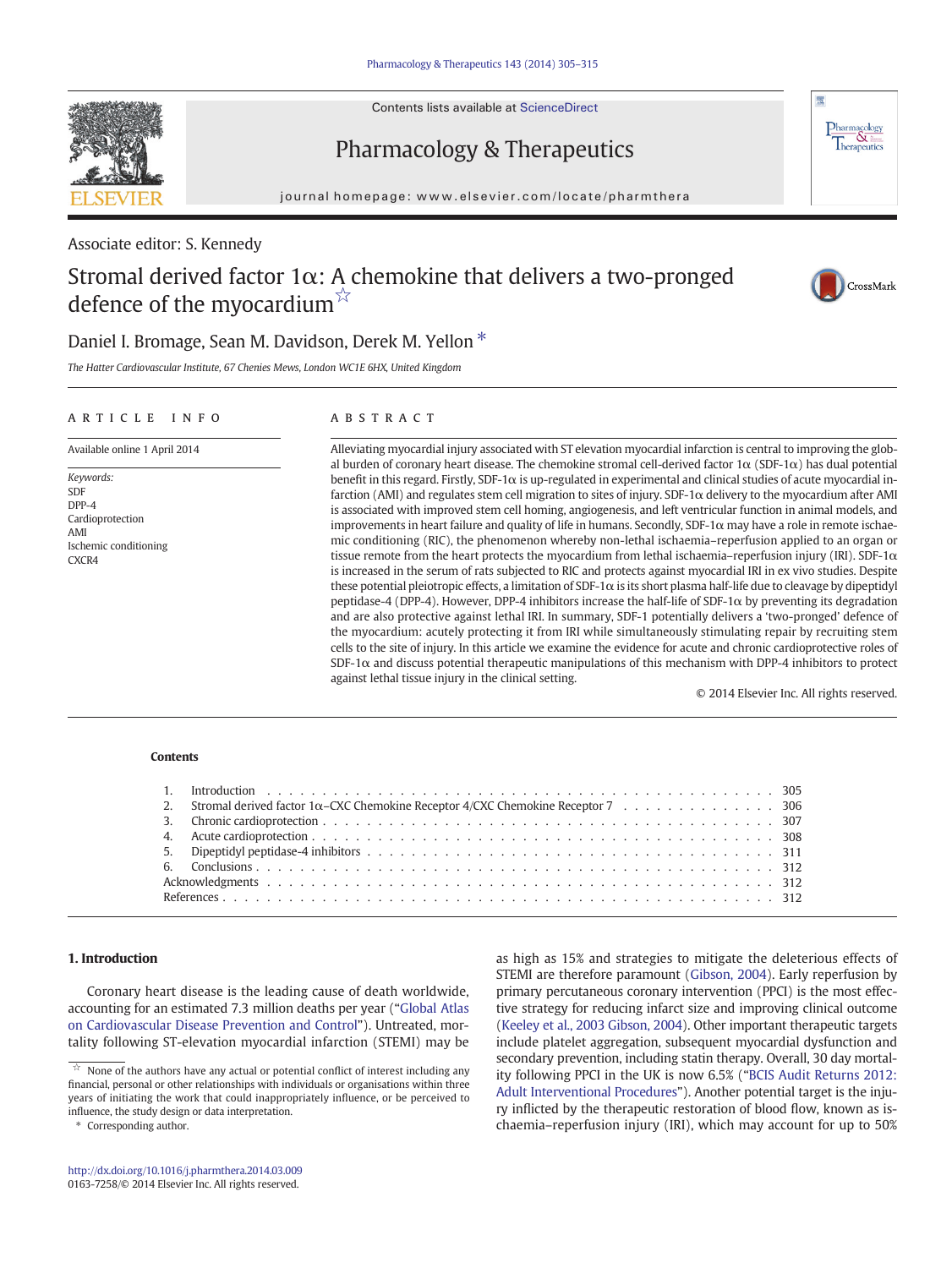of final infarct size ([Braunwald & Kloner, 1985; Piper et al., 1998; Staat](#page-7-0) [et al., 2005; Yellon & Hausenloy, 2007\)](#page-7-0). The chemokine stromal cellderived factor  $1\alpha$  (SDF-1 $\alpha$ ) potentially delivers a 'two-pronged' defence of the myocardium in this regard: acutely protecting the myocardium from IRI while simultaneously stimulating myocardial repair by recruiting stem cells to the site of injury.

SDF-1 $\alpha$  is known to play a central role in stem cell homing, retention, survival, proliferation, cardiomyocyte repair, angiogenesis and ventricular remodelling following myocardial infarction [\(Kucia et al.,](#page-9-0) [2004; Cheng et al., 2008; Saxena et al., 2008; Tang et al., 2009; Zaruba](#page-9-0) [et al., 2009; Jujo et al., 2010; Takahashi, 2010; Tang et al., 2010;](#page-9-0) [Zaruba & Franz, 2010; Ghadge et al., 2011; Kanki et al., 2011; Dong](#page-9-0) [et al., 2012; Penn et al., 2012](#page-9-0)). It acts as the unique ligand for its receptor CXCR4 and the SDF-1–CXCR4 axis is up-regulated in both experimental and clinical studies of myocardial infarction ([Zaruba & Franz, 2010](#page-10-0)). SDF-1 $\alpha$ –CXCR4 has been utilised to target stem cells to ischaemic tissue, thereby improving left ventricular (LV) dimensions and function ([Misao](#page-9-0) [et al., 2006; Sasaki et al., 2007; Saxena et al., 2008; Tang et al., 2010](#page-9-0)). Importantly, the SDF-1 $\alpha$ –CXCR4 signalling axis exerts these effects via a Gα1 dependent mechanism and activation of phosphoinositide 3 kinase (PI3K), mitogen activated protein kinase (MAPK), and Janus kinase (JAK)-signal transducer and activator of transcription (STAT) signalling.

These signalling pathways are the same pathways that it is postulated are responsible for the protection against IRI conferred by all forms of conditioning such as pre, post and remote ischaemic conditioning ([Hausenloy & Yellon, 2004, 2007a, 2007b\)](#page-8-0). The latter describes the phenomenon whereby non-lethal ischaemia and reperfusion applied to an organ or tissue remote from the heart protects the myocardium from lethal reperfusion injury [\(Przyklenk et al., 1993; Whittaker &](#page-9-0) [Przyklenk, 1994; Dickson et al., 2000; Hausenloy & Yellon, 2008a,](#page-9-0) [2008b\)](#page-9-0). Remote ischaemic conditioning (RIC) can be induced noninvasively by inflating a blood pressure cuff placed on the arm or thigh to above systolic pressure to induce brief ischaemia and then deflating the cuff to allow reperfusion [\(Kharbanda et al., 2002\)](#page-9-0). When administered pre-hospital this has been shown to reduce myocardial infarct size and improve myocardial salvage in PPCI patients [\(Botker et al.,](#page-7-0) [2010\)](#page-7-0), and improve outcomes in patients undergoing cardiac surgery or elective PCI ([Gunaydin et al., 2000; Hausenloy et al., 2007; Hoole](#page-8-0) [et al., 2009](#page-8-0)). The mechanism of cardioprotection conferred by RIC is so far unknown, but is thought to be due to a humoral factor that has been shown by biochemical fractionation studies to be a protein between 3.5 kDa and 15 kDa in size ([Serejo et al., 2007; Shimizu et al., 2009\)](#page-10-0).

It is therefore proposed that in addition to its chronic effects SDF-1 $\alpha$ has a direct role in the protection observed from RIC and a proposed paradigm is described in [Fig. 1](#page-2-0) ([Saxena et al., 2008; Zaruba & Franz,](#page-10-0) [2010; Huang et al., 2011\)](#page-10-0). Recently published data has demonstrated increased SDF-1 $\alpha$  in the serum of rats subjected to RIC. Furthermore, RIC, which was shown to significantly decrease infarct size and improve papillary muscle functional recovery in an ex vivo model, could be blocked by AMD3100, a highly specific inhibitor of CXCR4 ([Davidson](#page-8-0) [et al., 2013; De Clercq, 2003](#page-8-0)). This, together with the identification of SDF-1 $\alpha$  as an 8 kDa peptide has made it a prime candidate for a role in RIC ([Ceradini et al., 2004\)](#page-7-0). In this review we focus on the evidence for acute and chronic roles of SDF-1 $\alpha$  in cardioprotection following STEMI and discuss potential therapeutic manipulations of this mechanism to protect against lethal tissue injury in the clinical setting. In particular we examine the role of inhibitors of the protease dipeptidyl peptidase 4 (DPP-4) to prolong the half-life of SDF-1 $\alpha$  to these ends.

#### 2. Stromal derived factor 1α–CXC Chemokine Receptor 4/CXC Chemokine Receptor 7

Chemokines, or chemoattractant cytokines, play a critical role in the regulation and trafficking of leukocytes as well as haematopoietic and other progenitor cells ([Ghadge et al., 2011](#page-8-0)). They are also involved in a variety of other functions, including degranulation, mitogenesis, gene transcription, apoptosis, and angiogenesis [\(Gerard & Rollins, 2001](#page-8-0)). There are over 50 human chemokines that are classified according to the position of two N-terminal cysteine residues as CXC, CCC, C or CX3C [\(Ghadge et al., 2011\)](#page-8-0). In myocardial ischaemia, several chemokines, including CXC and CC subtypes, have been shown to be up-regulated in both experimental and clinical studies of myocardial infarction [\(Matsumori et al., 1997; Riesenberg et al., 1997; Frangogiannis &](#page-9-0) [Entman, 2005; Takahashi, 2010; Ghadge et al., 2011\)](#page-9-0).

SDF-1 (also known as CXCL12) is a CXC chemokine, so-called because the two amino acids nearest the N-terminus are separated by a single amino acid [\(Rollins, 1997\)](#page-9-0). It is a small (8 kDa), 89 amino acid peptide that is encoded by a gene originally cloned from murine bone marrow stromal cells, hence its name ([Rollins, 1997; Ceradini et al.,](#page-9-0) [2004; Ghadge et al., 2011\)](#page-9-0). It is highly conserved (more than 92% similarity at the protein level) between species and has been shown to confer protection between species ([Shirozu et al., 1995; Shimizu et al.,](#page-10-0) [2009\)](#page-10-0). Several isoforms of SDF-1, namely SDF-1 $\alpha$ -ζ, arise from alternative splicing and have been identified by PCR ([Ghadge et al., 2011](#page-8-0)). Of interest here and best described is  $SDF-1\alpha$ . Note that many studies do not specify which isoform they are investigating and henceforth where this is the case the more general SDF-1 descriptor is adopted. SDF-1 $\alpha$  expression has been reported in several organs, tissues and cells, including bone marrow, heart, liver, kidney, thymus, spleen, skeletal muscle, brain and, more recently, platelets [\(Kucia et al., 2005; Nagasawa et al., 1996;](#page-9-0) [Ratajczak et al., 2006; Ghadge et al., 2011; Chatterjee & Gawaz, 2013](#page-9-0)), although it is likely that this also reflects expression in the vascular endothelium of the organ. In the heart,  $SDF-1\alpha$  is expressed by stromal cells, endothelial cells and cardiomyocytes [\(Askari et al., 2003; Segret et al.,](#page-7-0) [2007](#page-7-0)). It is a chemoattractant for a variety of cell types including T lymphocytes, bone marrow stem cells (BMSCs; including haematopoietic, endothelial and mesenchymal subtypes), adipose-derived regenerative cells (ADRCs) and  $c$ -kit<sup>+</sup> endogenous cardiac stem cells (eCSCs) ([Aiuti](#page-7-0) [et al., 1997; Rollins, 1997; Kondo et al., 2009; Zaruba & Franz, 2010](#page-7-0)). It also has a role in maintaining hematopoietic stem cell niches in bone marrow ([Ghadge et al., 2011\)](#page-8-0). SDF-1 $α$  is cleaved from its active form (1–68) to SDF-1 $\alpha$  (3–68) by exopeptidases such as dipeptidyl peptidase 4 (DPP-4), matrix metalloproteinase (MMP)-2 and MMP-9 [\(Segers et al., 2007\)](#page-10-0). It has an estimated half-life in vivo by radiolabelling of  $25.8 \pm 4.6$  min [\(Misra et al., 2008](#page-9-0)). However, this represents total SDF- $1\alpha$  only and does not differentiate active and inactive isoforms ([Misra](#page-9-0) [et al., 2008](#page-9-0)). Similarly, commercially available ELISA kits, to our knowledge, measure total and not active SDF-1 $\alpha$  only and may therefore offer a skewed view of the role of SDF-1 $\alpha$  in myocardial infarction.

SDF-1 $\alpha$  exerts its effects by binding the receptors CXCR7 and CXCR4, for which it is the unique ligand ([Balabanian et al., 2005; Sierro et al.,](#page-7-0) [2007](#page-7-0)). CXCR4 is a G protein coupled receptor that, once activated, is thought to initiate a signalling cascade that regulates the functions described ([Kucia et al., 2004; Wong & Korz, 2008; Ghadge et al.,](#page-9-0) [2011\)](#page-9-0). The SDF-1 $\alpha$ -CXCR4 axis is also important in embryogenesis, including cell migration and development of neuronal, cardiac, vascular, haematopoietic and craniofacial systems, which is reflected by its expression on a range of progenitor cells, including haematopoietic, endothelial and cardiac stem cells ([Rollins, 1997; Zaruba & Franz, 2010;](#page-9-0) [Ghadge et al., 2011](#page-9-0)). During angiogenesis, expression of CXCR4 on vessel endothelium correlates with areas of high SDF-1 $\alpha$  expression [\(McGrath et al., 1999\)](#page-9-0). In embryonic development transgenic homozygote mice lacking either CXCR4 or SDF-1α have abnormal B-lymphocyte development, as well as abnormal hepatic and cardiac development, including ventricular septal defects, and die in utero ([Nagasawa et al.,](#page-9-0) [1996; Tachibana et al., 1998; Zou et al., 1998](#page-9-0)). Similarly, in humans, CXCR4 mutation causes impaired mobilisation of neutrophils and Bcell lymphopaenia [\(Hernandez et al., 2003\)](#page-8-0).

More recently it has become apparent that CXCR7 also plays a central role in SDF-1α regulation. For example, Berahovich et al. found increased serum SDF-1 $\alpha$  in a murine model of genetic deletion and pharmacological inhibition of CXCR7, which was associated with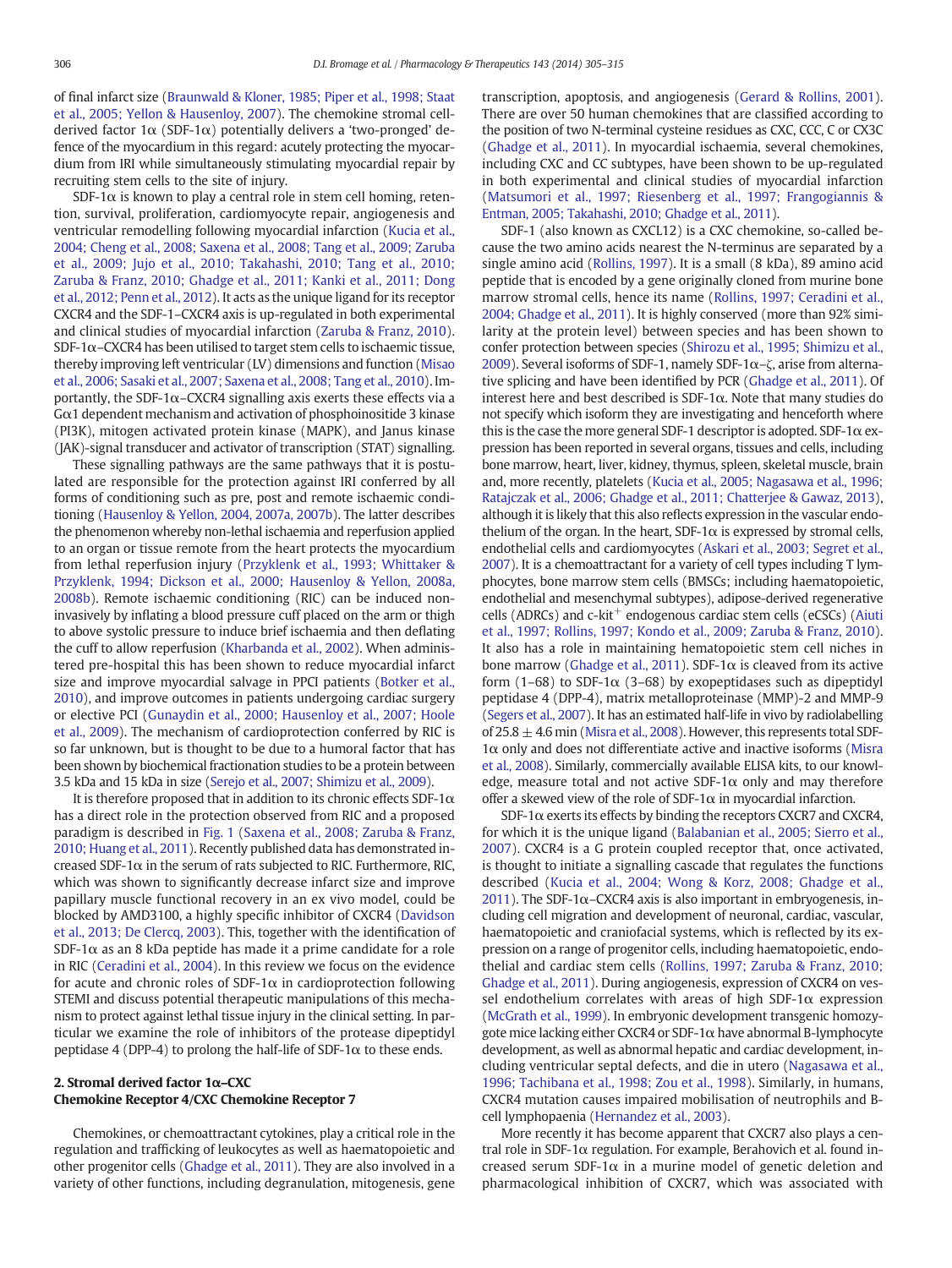<span id="page-2-0"></span>

Fig. 1. The SDF-1-CXCR4 signalling axis. Remote preconditioning may enable both acute and chronic cardioprotective pathways (see text for details). SDF-1α, stromal derived factor-1α; HIF-1α, hypoxic inducible factor-1α; ADRCs, adipose tissue derived regenerative cells; BMSCs, bone marrow stem cells (including mesenchymal stem cells, hamatopoietic stem cells and endothelial stem cells); ECSCs, endogenous cardiac stem cells; JAK, Janus kinase; STAT, signal transducer and activator of transcription; PI3K, phosphoinositide 3 kinase; MEK1/2, mitogenactivated protein kinase; Erk, extracellular signal-regulated kinases; eNOS, endothelial nitric oxide synthase; NO, nitric oxide; mPKC, mitochondrial protein kinase C; mK<sub>ATP</sub>, mitochondrial ATP-sensitive potassium channel; ROS, reactive oxygen species; MPTP, mitochondrial permeability transition pore.

impaired leukocyte migration ([Berahovich et al., 2014\)](#page-7-0). However, the relative contribution and relationship of CXCR4 and CXCR7 is not fully elucidated. Hoffman et al. have demonstrated the rapid spontaneous internalisation of SDF-1α associated with CXCR7, compared to G-protein coupling via CXCR4, and rapid release of SDF-1 $\alpha$  degradation products [\(Hoffmann et al., 2012](#page-8-0)). They also described a mechanism whereby CXCR7 performs an SDF-1α-scavenging function [\(Hoffmann](#page-8-0) [et al., 2012\)](#page-8-0). CXCR7 is thought to be up-regulated in inflammation, cancer and autoimmune conditions [\(Sanchez-Martin et al., 2013](#page-10-0)). It has been shown to improve migration and paracrine (angiogenesis and mitogenesis) function of mesenchymal stem cells (MSCs) in mice subjected to renal IR, and also reduced apoptosis and improved functional recovery [\(Liu et al., 2012\)](#page-9-0). Despite this its contribution, if any, to cardioprotection is not yet known ([Zaruba & Franz, 2010\)](#page-10-0).

#### 3. Chronic cardioprotection

#### 3.1. Stromal derived factor 1α–CXC Chemokine Receptor 4/CXC Chemokine Receptor 7 after acute myocardial infarction

Much is known about the SDF-1 $\alpha$ –CXCR4/CXCR7 axis in the context of myocardial regeneration after acute myocardial infarction ('chronic cardioprotection'). The mechanism is well described. In hypoxic conditions, the transcription factor HIF-1 $\alpha$  is up-regulated and in turn upregulates SDF-1α, CXCR4 and CXCR7 expression [\(Pillarisetti & Gupta,](#page-9-0) [2001; Zaruba & Franz, 2010; Ghadge et al., 2011; Esencay et al., 2013](#page-9-0)). In this way SDF-1 $\alpha$  acts as diffusible 'homing beacon' directing cells towards hypoxic tissue. In health, since the bone marrow is physiologically hypoxic, SDF-1 $\alpha$  expression results in the retention of bone

marrow stem cells [\(Ceradini et al., 2004; Zaruba & Franz, 2010](#page-7-0)). In response to acute myocardial infarction (AMI) several clinical studies have demonstrated up-regulation of SDF-1 $\alpha$  in infarct and peri-infarct zones, returning to baseline at 7 days ([Pillarisetti & Gupta, 2001;](#page-9-0) [Askari & Penn, 2003; Abbott et al., 2004; Hu et al., 2007](#page-9-0)), and in the serum of patients suffering AMI [\(Yamani et al., 2005; Leone et al.,](#page-10-0) [2006\)](#page-10-0). SDF-1 $\alpha$ –CXCR4 signalling is also reportedly elevated in toxic liver damage, total body irradiation and after chemotherapy [\(Kucia](#page-9-0) [et al., 2005](#page-9-0)). In AMI, this transient increase causes the gradient-guided homing of progenitor cells from the bone marrow, as well as adipose and cardiac tissue, to sites of injury and inflammation. Thus, expression of SDF-1 in infarcted myocardium has been associated with recruitment, retention, survival and proliferation of ADRCs, eCSCs and BMSCs [\(Kucia et al., 2004; Unzek et al., 2007; Kondo et al., 2009; Jujo et al.,](#page-9-0) [2010; Tang et al., 2010; Zaruba & Franz, 2010; Penn et al., 2012](#page-9-0)). Conversely, decreased recruitment, angiogenesis and blood flow has been demonstrated when CXCR4 is blocked on infused progenitor cells or SDF-1 $\alpha$  is blocked in the recipient [\(Ceradini et al., 2004; Zaruba &](#page-7-0) [Franz, 2010](#page-7-0)). SDF-1α–CXCR4/CXCR7 exerts these effects by activating intracellular signalling cascades [\(Zaruba & Franz, 2010](#page-10-0)). These include the MAPK p42/44 extracellular signal-regulated (Erk1/2), PI3K-Akt, JAK-STAT and protein kinase C (PKC) signalling cascades, as well as inositol-1,4,5-triphosphate (IP3)-induced SR/ER calcium release [\(Ratajczak et al., 2006; Haider et al., 2008; Gao et al., 2009; Zaruba &](#page-9-0) [Franz, 2010; Ghadge et al., 2011](#page-9-0)).

Although a number of mechanisms can mobilise stem cells, including cytokines (granulocyte- and granulocyte macrophage-colony stimulating factor (G-CSF, GM-CSF), and stem cell factor (SCF)), interleukins (IL-7, IL-12, IL-3), chemokines (SDF-1α, IL-8), growth factors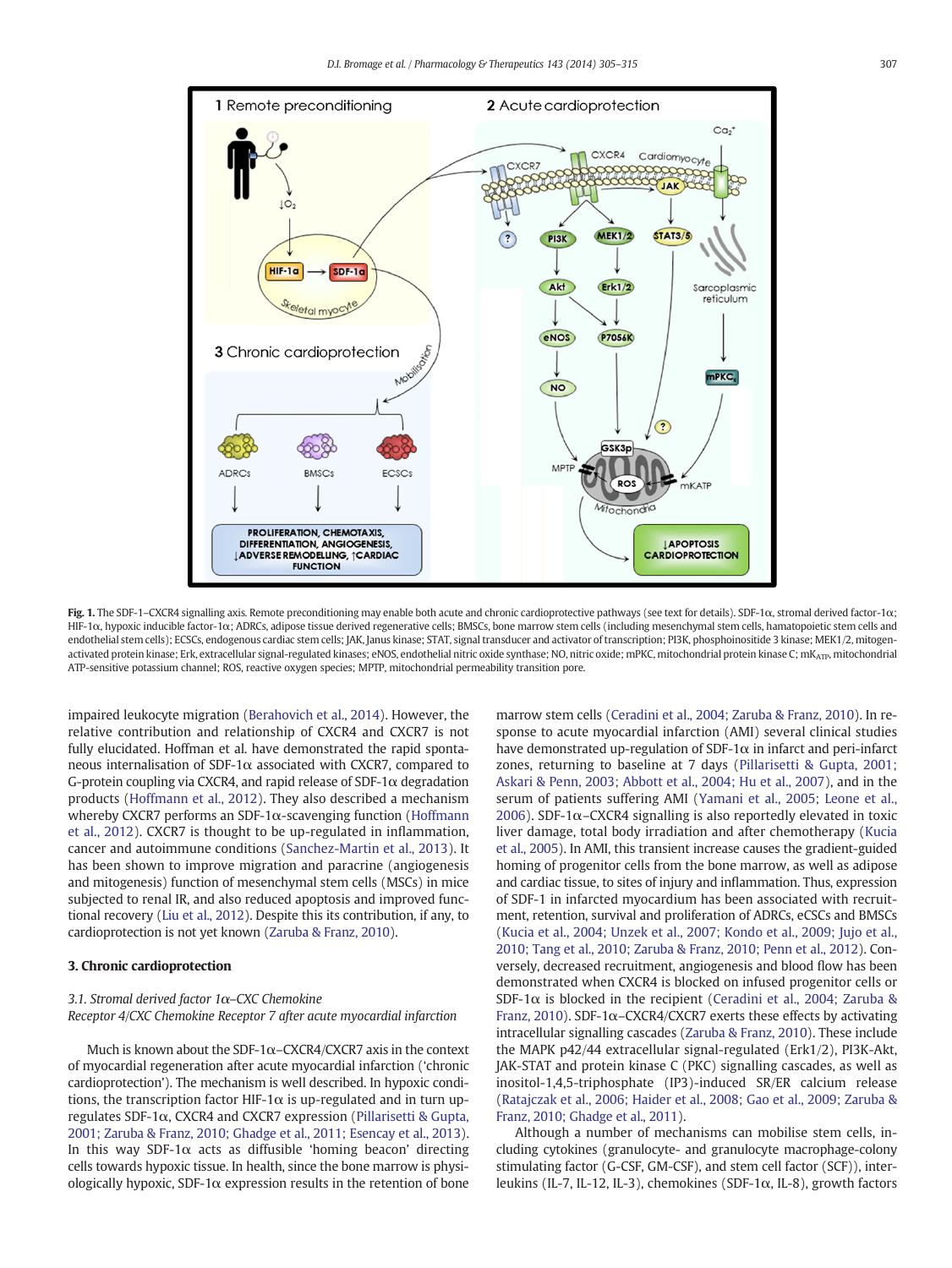(VEGF, hepatocyte- and insulin-like growth factor (HGF, IGF)) [\(Lapidot](#page-9-0) [& Petit, 2002](#page-9-0)), and chemotherapeutic agents like cyclophosphamide [\(Ghadge et al., 2011](#page-8-0)), it is suggested that the SDF-1 $\alpha$ –CXCR4 axis is the most potent and central to the process of mobilising progenitor cells ([Lapidot & Petit, 2002; Cottler-Fox et al., 2003](#page-9-0)). For example, G-CSF, a cytokine known to increase the mobilisation of stem cells from bone marrow and widely used therapeutically, does so by disrupting the association of SDF-1 on bone marrow stromal cells, osteoblasts and reticulocytes with CXCR4 on bone marrow stem cells [\(Petit](#page-9-0) [et al., 2002; Levesque et al., 2003; Zaruba & Franz, 2010\)](#page-9-0). Interestingly, a similar mechanism may explain how AMD3100, a selective CXCR4 antagonist, increases circulating HPCs and endothelial progenitor cells [\(Liles et al., 2003; Jujo et al., 2010\)](#page-9-0).

#### 3.2. Therapeutic application of stromal derived factor  $1\alpha$ –CXC Chemokine Receptor 4/CXC Chemokine Receptor 7 in chronic cardioprotection

Given the potential therapeutic utility of  $SDF-1\alpha$  it has been the subject of several pre-clinical studies that have adopted a range of approaches to manipulate SDF-1 $\alpha$  expression. For example, SDF-1 $\alpha$ has been delivered by intracardiac injection immediately after AMI in mice and demonstrated activation of Akt within endothelial cells and cardiac myocytes, associated with improved cardiac function up to 28 days after infarction, increased VEGF, increased angiogenesis and reduced infarct size [\(Sasaki et al., 2007; Saxena et al., 2008\)](#page-10-0). Continued expression of active SDF-1 $\alpha$  (peak at 7 days) has been achieved by expression from adenovirus injected in the myocardium after infarction, which resulted in smaller infarct size, improved left ventricular parameters, less fibrosis and a greater density of cardiomyocytes and blood vessels in a rat model of STEMI [\(Tang et al., 2010\)](#page-10-0). Other reported techniques include intracardiac injection of skeletal myoblasts overexpressing human SDF-1α [\(Deglurkar et al., 2006; Elmadbouh et al.,](#page-8-0) [2007](#page-8-0)), MSCs overexpressing SDF-1 $\alpha$  [\(Zhang et al., 2007; Zhao et al.,](#page-10-0) [2009\)](#page-10-0), plasmid-based over-expression of SDF-1 ([Sundararaman et al.,](#page-10-0) [2011\)](#page-10-0), use of a PEGylated fibrin patch for MSC transplantation ([Zhang](#page-10-0) [et al., 2007\)](#page-10-0), and MSCs overexpressing IGF-1 to activate SDF-1 $\alpha$ [\(Haider et al., 2008\)](#page-8-0), all of which have conferred similar beneficial effects. Furthermore, some studies have utilised combinations of techniques. For example, Askari et al. administered cardiac fibroblasts over-expressing SDF-1 $\alpha$  to the infarcted myocardium of a rat along with G-CSF and found improved stem cell homing, angiogenesis and cardiac function ([Askari et al., 2003](#page-7-0)). Abbott et al. found that stem cells delivered to the coronary artery following AMI were only retained alongside adenovirus-mediated cardiac expression of SDF-1 $\alpha$ , an effect that was abolished by AMD3100 [\(Abbott et al., 2004\)](#page-7-0). Finally, Misao et al. administered G-CSF or vehicle 3 days after IR in rabbits and found increased serum SDF-1 $\alpha$ , reduced infarct size, improved ejection fraction (EF) and improved end-diastolic dimensions in the G-CSF group, suggesting that G-CSF can increase SDF expression independently of its action on the SDF-CXCR4 association in bone marrow [\(Misao](#page-9-0) [et al., 2006](#page-9-0)). This was abrogated by AMD3100 [\(Misao et al., 2006](#page-9-0)).

Likewise, studies have attempted to manipulate CXCR4 expression. Cheng et al. delivered MSCs overexpressing CXCR4 intravenously to rats 24 h after IR and found improved homing, better preservation of LV dimensions, reduced fibrosis and better LV function, as assessed by echocardiography [\(Cheng et al., 2008](#page-7-0)). Similarly, injection of cultured stem cells with CXCR4 specifically up-regulated by cultivation led to better angiogenesis [\(Shiba et al., 2009\)](#page-10-0). Finally, conditional cardiomyocyte CXCR4 null mice have been used to investigate the requirement for CXCR4 signalling in stem cell-mediated repair following infarction [\(Dong et al., 2012\)](#page-8-0). In this study, exogenous MSC engraftment was similar regardless of myocardial CXCR4 status, consistent with the hypothesis that, in these animals, the myocardium still produces SDF-1 and the MSCs still express CXCR4 [\(Dong et al., 2012\)](#page-8-0). The authors noted abrogation of recovery of cardiac function following infarct in CXCR4 deficient mice, which may lend support to an acute role for SDF-1 $\alpha$ , although infarct size was not measured acutely in this study [\(Dong et al., 2012\)](#page-8-0).

Despite these encouraging results enthusiasm is tempered by a lack of firm evidence for true myocardial regeneration, and it may be that the benefits described above are solely attributable to paracrine actions of SDF-1 $\alpha$  ([Ghadge et al., 2011](#page-8-0)). Furthermore, it is important to note that not all experimental data indicates a favourable role of SDF-1 $\alpha$ –CXCR4 in AMI. For example, Pyo et al. found a negative inotropic effect of SDF-1 on murine papillary muscles and cardiac myocytes during calcium stimulation, an effect that was exacerbated by adenovirus-mediated over-expression of CXCR4 but attenuated by AMD3100 [\(Pyo et al., 2006](#page-9-0)). However, this data is contradicted by data from our laboratory showing that the functional recovery of muscle treated with SDF-1 was significantly improved relative to control muscle (see [Fig. 2](#page-4-0)) [\(Davidson et al., 2013\)](#page-8-0). Elsewhere, SDF-1α was injected into the peri-infarct zone of pigs that, consistent with previous studies, resulted in increased vessel density [\(Koch et al., 2006\)](#page-9-0). However, there was no significant improvement in infarct size, myocardial perfusion or left ventricular function compared to controls ([Koch et al., 2006](#page-9-0)). These studies may indicate a requirement for combination therapy to both stimulate stem cell mobilisation from bone marrow niches and homing to sites of injury. In addition, Koch et al. delivered only a single bolus of SDF-1, which could be expected to be rapidly proteolysed ([Koch et al.,](#page-9-0) [2006\)](#page-9-0), and administered SDF-1 at 7 days while there is evidence that intravenous MSCs are only effective when given within 4 days ([Maekawa](#page-9-0) [et al., 2004](#page-9-0)).

Nevertheless, research into the role of the SDF-1 $\alpha$ -CXCR4 axis has begun to be translated to the bedside. For example, Theiss et al. have confirmed in humans that mRNA of SDF-1 and HIF-1 $\alpha$ , as well as stem cell factor and vascular cell adhesion molecule, are significantly higher in explanted heart tissue of patients with ischaemic cardiomyopathy versus dilated cardiomyopathy [\(Theiss et al., 2007](#page-10-0)). Penn's group have recently completed a Phase I study of plasmid-based endomyocardial SDF-1 delivery to 17 patients with symptomatic ischaemic cardiomyopathy and found improvements in 6-minute walk distance, New York Heart Association classification and quality of life ([Penn et al., 2013](#page-9-0)). Despite these promising results, ejection fraction was non-significantly reduced in all patients and neither inflammation nor scar formation was recorded, which may be relevant with serial myocardial injection.

#### 4. Acute cardioprotection

#### 4.1. Ischaemic preconditioning

Given the role of SDF-1 $\alpha$ –CXCR4/CXCR7 in myocardial repair and the involvement of signalling kinases known to be integral to ischaemic conditioning, namely the Erk1/2, PI3K-Akt, JAK-STAT and PKC signalling cascades [\(Deglurkar et al., 2006; Hausenloy & Yellon, 2008a\)](#page-8-0), it has been hypothesised that SDF-1 $\alpha$  may also be involved in the myocardial protection from IRI conferred by ischaemic conditioning. This is further supported by studies that have successfully used ischaemic preconditioning to up-regulate SDF-1 $\alpha$  and improve stem cell engraftment after AMI. For example, Tang et al. applied a preconditioning stimulus directly to the heart in a murine model of AMI and demonstrated upregulation of CXCR4 on cardiac progenitor cells, increased cardiac progenitor cell migration and recruitment, reduced infarct size and improved functional outcome, all of which were abolished by the addition of AMD3100 [\(Tang et al., 2009\)](#page-10-0).

The pathophysiology of IRI is not fully understood, but proposed mechanisms include oxidative stress ([Zweier, 1988\)](#page-10-0), deranged calcium metabolism [\(Piper et al., 1998](#page-9-0)), rapid restoration of physiologic pH [\(Lemasters et al., 1996\)](#page-9-0), inflammation [\(Vinten-Johansen, 2004](#page-10-0)), and deranged metabolism of glucose, insulin and potassium [\(Opie, 1970](#page-9-0)). However, manipulation of these mechanisms has largely failed to translate to benefit in clinical trials ([Armstrong et al., 2007; Avkiran &](#page-7-0) [Marber, 2002; Bar et al., 2006; Baran et al., 2001; Boden et al., 2000;](#page-7-0)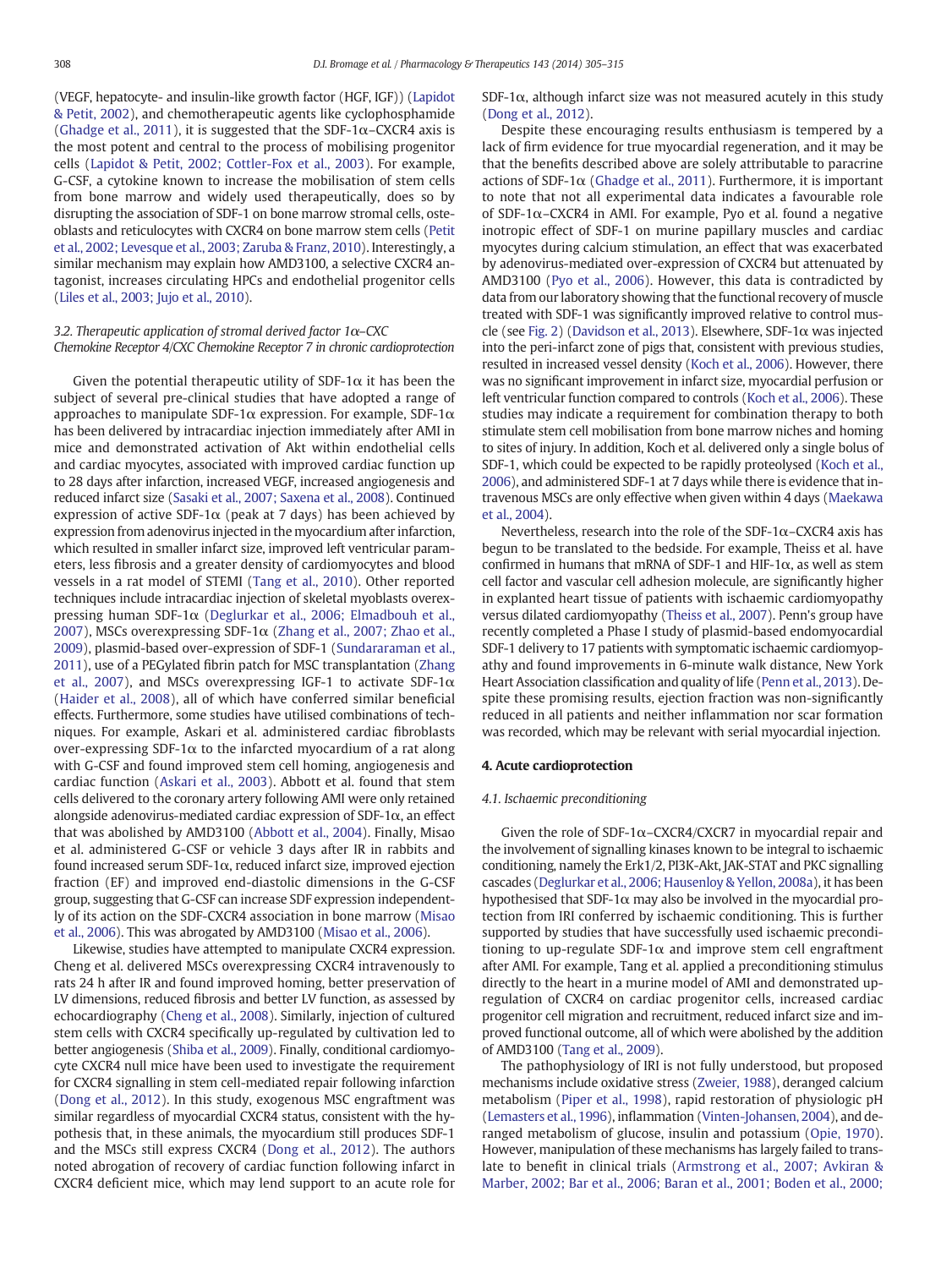<span id="page-4-0"></span>

Fig. 2. SDF-1 $\alpha$  prior to ischaemia improves contractile recovery of rat heart papillary muscle that is isolated and subject to 30 min hypoxia and 2 h reoxygenation. Before hypoxia, the rat papillary muscle was perfused with 1) SDF-1 for 10 min; or 2) AMD3100 for 5 min then AMD3100 plus SDF-1 for 10 min, or 3) AMD3100 alone for 15 min. Control papillary muscle was untreated. Data expressed as mean  $\pm$  SE. The functional recovery of muscle treated with SDF-1 alone was significantly improved (P < 0.05) [\(Davidson et al., 2013](#page-8-0)).

[Faxon et al., 2002; Granger et al., 2003; Hausenloy et al., 2010; Mehta](#page-7-0) [et al., 2005; Mertens et al., 2006; Selker et al., 2012; Zeymer et al.,](#page-7-0) [2001](#page-7-0)). The finding that the myocardium could be protected from lethal IRI by the application of multiple brief ischaemic episodes was first made by Murry et al., who found a 25% reduction in infarct size in dogs subjected to four 5 minute circumflex occlusions, each separated by 5 min of reperfusion, prior to sustained occlusion of the circumflex artery [\(Murry et al., 1986](#page-9-0)). They termed this phenomenon ischaemic preconditioning (IPreC) [\(Murry et al., 1986](#page-9-0)). However, despite promising experimental results, its clinical utility is limited by the necessity to intervene before the index ischaemia, which is evidently impossible to predict in STEMI. Further work by Zhao et al. investigated repetitive ischaemia applied in early reperfusion of the left anterior descending (LAD) territory in a canine model, and found a 14% reduction in infarct size (compared to 15% in IPreC in their model), a technique referred to as ischaemic post conditioning (IPostC) [\(Zhao et al., 2003\)](#page-10-0). Several studies have investigated this approach in a clinical setting, with mixed results [\(Staat et al., 2005; Thibault et al., 2008; Lonborg et al., 2010;](#page-10-0) [Sorensson et al., 2010; Freixa et al., 2012; Tarantini et al., 2012\)](#page-10-0).

The mechanism of protection conferred by ischaemic conditioning, as it is currently understood, comprises extracellular autacoids acting on cardiomyocyte receptors in response to the conditioning stimulus and triggering protective intracellular signal transduction cascades [\(Ovize et al., 2010\)](#page-9-0). These are thought to unite at the mitochondria, particularly the mitochondrial permeability transition pore (MPTP), to inhibit apoptosis and preserve cardiomyocyte viability (see [Fig. 1](#page-2-0)) [\(Shanmuganathan et al., 2005\)](#page-10-0).

Several endogenous extracellular factors are known to mitigate the deleterious effects of IRI and are thought to play a central role in ischaemic conditioning [\(Simpkin et al., 2007; Smith et al., 2010; Hausenloy &](#page-10-0) [Yellon, 2013\)](#page-10-0). They originate from a variety of sources, including cardiomyocytes, endothelium, smooth muscle cells, nerve endings, inflammatory cells, mast cells and macrophages, in response to the conditioning stimulus [\(Deussen et al., 1986; Dorge et al., 2002; Schulz et al.,](#page-8-0) [2004; Faigle et al., 2008; Heusch et al., 2008](#page-8-0)). They are thought to have a number of actions, including reducing the activation of coronary vascular endothelium, reducing the production of pro-inflammatory cytokines and reactive oxygen species (ROS) and reducing adherence of neutrophils to the coronary artery, all of which contribute to ischaemic conditioning [\(Zhao et al., 2003; Halkos et al., 2004; Ovize et al.,](#page-10-0) [2010](#page-10-0)). As described, these factors exert these effects on the intracellular effector by recruiting the same protein kinase signalling cascades that are thought to be activated by the SFD-1 $\alpha$ -CXCR4/CXCR7 axis [\(Hausenloy & Yellon, 2004, 2007b; Ovize et al., 2010\)](#page-8-0). The best defined of these are the 'reperfusion injury salvage kinase' (RISK) and 'survivor activating factor enhancement' (SAFE) pathways ([Hausenloy & Yellon,](#page-8-0) [2007a; Boengler et al., 2008; Lacerda et al., 2009; Lecour, 2009\)](#page-8-0).

The RISK pathway was first described by Yellon's group in recognition of the activation of PI3K-Akt pathway and p42/p44 Erk1/2 MAPK by myocardial reperfusion [\(Yellon & Baxter, 1999; Brar et al., 2000;](#page-10-0) [Baxter et al., 2001; Jonassen et al., 2001; Hausenloy & Yellon, 2004](#page-10-0)). Pharmacological activation of this pathway has been shown to reduce infarct size by 40–50% at the time of reperfusion [\(Ovize et al., 2010](#page-9-0)). Importantly, several of the known protective endogenous factors, including insulin, insulin-like growth factor-1, bradykinin and adenosine, have been shown to protect against IRI by recruiting the RISK pathway [\(Hausenloy & Yellon, 2004](#page-8-0)). IPreC has also been shown to protect against lethal IRI by recruiting the RISK pathway [\(Tong et al., 2000;](#page-10-0) [Fryer et al., 2001; Mocanu et al., 2002\)](#page-10-0); specifically, the Akt1 isoform appears to be essential to IpreC as demonstrated in Akt1-deficient mice that were resistant to protection from IPreC ([Kunuthur et al., 2012](#page-9-0)). Further, it has been shown that the RISK pathway is recruited equally by IPreC, IPostC and RIC, indicating that this signal transduction pathway may represent a common pathway in ischaemic conditioning [\(Hausenloy et al., 2003; Downey & Cohen, 2005; Hausenloy et al.,](#page-8-0) [2005; Tamareille et al., 2011](#page-8-0)).

Lecour et al. described an alternative pathway, labelled the SAFE pathway, which activates JAK-STAT signalling [\(Lecour, 2009](#page-9-0)). In mice subjected to simulated ischaemia and reperfusion, IPostC reduced infarct size and increased phosphorylated (active) STAT3 ([Boengler](#page-7-0) [et al., 2008](#page-7-0)). In this study, administration of a specific JAK-2 inhibitor (AG-490) reduced phosphorylated STAT3 and abolished the beneficial effect of IPostC ([Boengler et al., 2008](#page-7-0)). Likewise, cardiac-specific STAT3-deficient mice were not protected from IRI by IPostC ([Boengler](#page-7-0) [et al., 2008\)](#page-7-0). Further, in a model of pharmacological preconditioning with tumour necrosis factor-α cardioprotection was not affected by inhibition of PI3K-Akt or Erk 1/2 MAPK, but was abolished by inhibition of STAT3 [\(Lecour et al., 2005](#page-9-0)). Likewise, the SAFE signalling pathway is also required for RIC [\(Tamareille et al., 2011\)](#page-10-0). The interplay between RISK and SAFE pathways is not fully defined, however it has been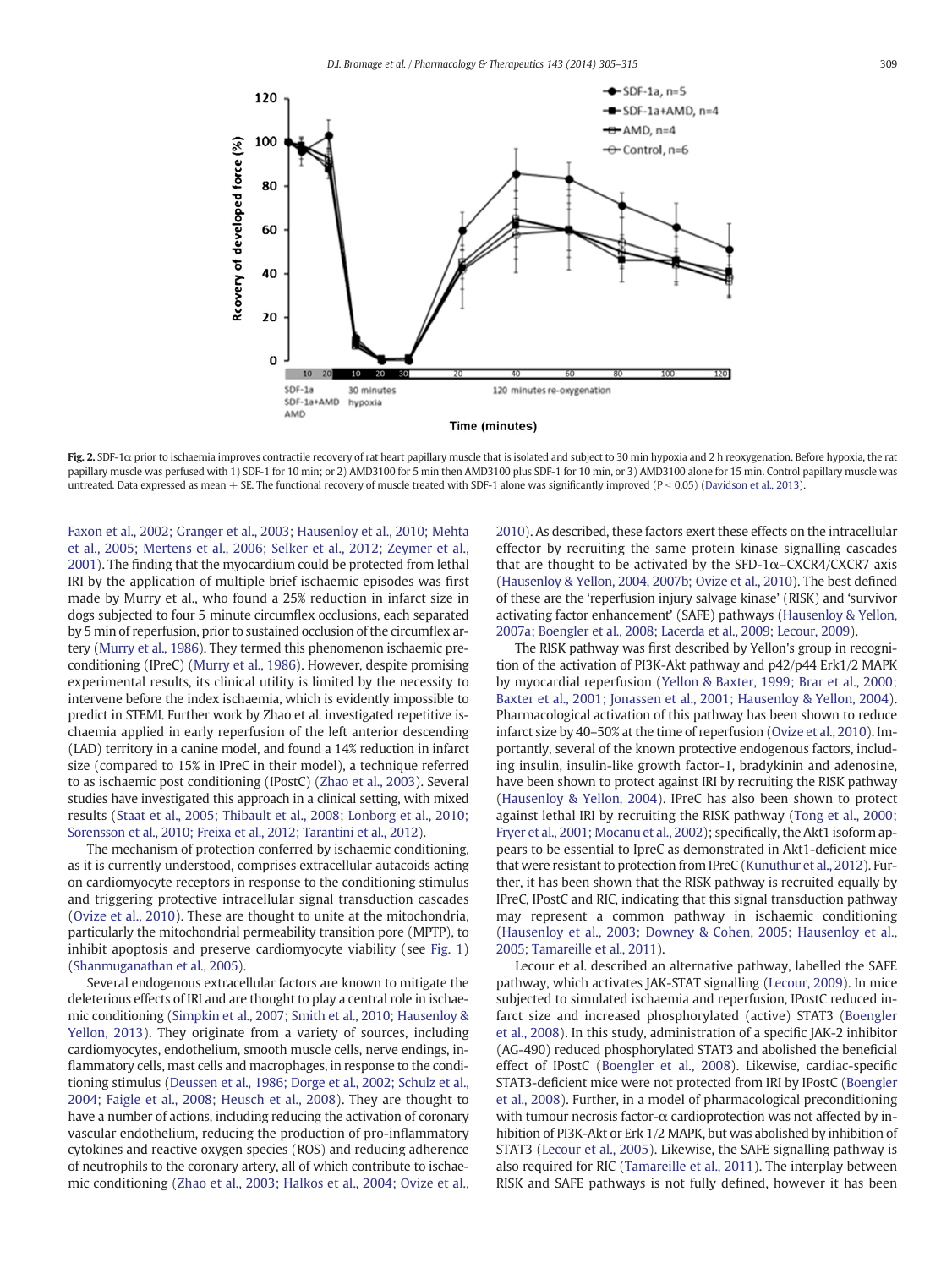shown that in ex vivo mouse hearts functional protection conferred by IPostC was not only abolished by JAK-STAT inhibition, but also that STAT3 inhibition decreased both functional STAT3 and Akt, suggesting that these signalling cascades are not entirely independent ([Goodman](#page-8-0) [et al., 2008\)](#page-8-0). What is known is that both pathways converge on the mitochondria, particularly the MPTP, to affect cardioprotection.

Many of the pathological processes thought to mediate IRI, including oxidative stress, deranged calcium metabolism, and rapid recovery of physiologic pH, exert their effects at the mitochondria, resulting in cardiomyocyte death ([Yellon & Hausenloy, 2007](#page-10-0)). Specifically, the MPTP, a voltage- and calcium-dependent channel in the inner mitochondrial membrane, is implicated [\(Ovize et al., 2010\)](#page-9-0). This is closed in ischaemia due to acidosis, a high mitochondrial membrane potential, and high concentrations of  $Mg^{2+}$  and ADP ([Di Lisa & Bernardi, 2009; Ovize](#page-8-0) [et al., 2010](#page-8-0)). However, in reperfusion, the MPTP opens in response to binding of cyclophilin D (Cyp-D), which is potentiated by depolarization, increased mitochondrial  $Ca^{2+}$ , inorganic phosphate and ROS, and restoration of normal pH (Griffi[ths & Halestrap, 1995; Di Lisa et al.,](#page-8-0) [2001; Murata et al., 2001; Kim et al., 2006; Matsumoto-Ida et al.,](#page-8-0) [2006; Ovize et al., 2010\)](#page-8-0). Once open, the mitochondrial membrane rapidly dissipates, respiration becomes uncoupled, further elevating ROS formation, which establishes a vicious cycle of further MPTP opening and consequently loss of cell viability [\(Di Lisa & Bernardi, 2009; Ovize](#page-8-0) [et al., 2010\)](#page-8-0). Importantly, it is known that IPreC and IPostC antagonise MPTP opening and significantly limit infarct size in animal models of IR [\(Javadov et al., 2003; Hausenloy et al., 2004; Argaud et al., 2005;](#page-8-0) [Argaud et al., 2005; Bopassa et al., 2006; Zhao & Vinten-Johansen,](#page-8-0) [2006\)](#page-8-0). Further, specific chemical inhibitors of MPTP, including NIM811 [\(Argaud et al., 2005; Argaud et al., 2005](#page-7-0)), cyclosporine A (Griffi[ths &](#page-8-0) [Halestrap, 1993, 1995; Hausenloy et al., 2004; Argaud et al., 2005](#page-8-0)), and N-methyl-4-valine cyclosporine A [\(Hausenloy et al., 2004](#page-8-0)), have been shown to reduce MPTP opening, limit apoptosis, improve functional recovery, and limit infarct size. Likewise, transgenic Cyp-D-deficient mice subjected to simulated IR have been shown to have reduced infarct size [\(Baines et al., 2005; Nakagawa et al., 2005\)](#page-7-0). The improvement in functional recovery conferred by cyclosporine A, which prevents Cyp-D binding ([Ovize et al., 2010\)](#page-9-0), has also been demonstrated in human atrial tissue [\(Shanmuganathan et al., 2005](#page-10-0)), has been successfully translated to a human pilot study of AMI ([Piot et al., 2008\)](#page-9-0), and a phase III trial is currently recruiting ("[Cyclosporine & Prognosis in Acute Myocardial](#page-8-0) [Infarction \(MI\) Patients \(CIRCUS\)](#page-8-0)"). Finally, it is notable that several studies have associated activation of the RISK and SAFE pathways with inhibition of MPTP opening, indicating it may represent the final common effector of ischaemic conditioning ([Bopassa et al., 2006; Davidson](#page-7-0) [et al., 2006; Juhaszova et al., 2004; Smith, Dixon et al., 2010; Zhao &](#page-7-0) [Vinten-Johansen, 2006](#page-7-0)).

#### 4.2. Stromal derived factor  $1\alpha$  and ischaemic conditioning

SDF-1 $\alpha$  has been shown to be involved in myocardial protection from IRI conferred by ischaemic conditioning in a number of different models ([Hu et al., 2007; Huang et al., 2011; Jang et al., 2012\)](#page-8-0). Data from Yellon's group using ex vivo rat papillary muscle indicates that SDF-1 $\alpha$  increases recovery of function of muscle subject to simulated IRI and can be blocked by AMD3100 [\(Fig. 2\)](#page-4-0) [\(Davidson et al., 2013](#page-8-0)). Similarly, Huang et al. administered SDF-1 5 min before ischaemia in isolated mouse hearts subject to ischaemia–reperfusion in a model of pharmacological preconditioning ([Huang et al., 2011\)](#page-8-0). They found that SDF-1 significantly improved functional recovery, reduced markers of apoptosis and increased activation of STAT3, a central mediator of the SAFE pathway [\(Huang et al., 2011](#page-8-0)). These effects were abolished by the addition of AMD3100 ([Huang et al., 2011](#page-8-0)). Interestingly, they did not see any increase in Akt or Erk1/2 phosphorylation, and no attenuation of protection with LY294002, an inhibitor of the Akt pathway [\(Huang et al., 2011\)](#page-8-0). However, the inhibitors were given prior to ischaemia and not prior to reperfusion and hence it may be that Akt is still integral to mitigating reperfusion injury specifically. Jang et al. used an ex vivo Langendorff model of IR to show that SDF-1 infused from 10 min before reperfusion to 30 min afterwards reduced infarct size significantly more than that seen with IPreC and IPostC [\(Jang et al., 2012\)](#page-8-0). They also saw an increase in Erk phosphorylation at 5 and 20 min after reperfusion, thereby implicating the RISK pathway in the mechanism [\(Jang et al., 2012\)](#page-8-0). Hu et al. demonstrated significantly increased SDF-1α released from isolated cardiac myocytes following hypoxia and reoxygenation that resulted in increased phosphorylation of both Erk1/2 and Akt, less lactate dehydrogenase release and less apoptosis [\(Hu](#page-8-0) [et al., 2007\)](#page-8-0). Pre-treatment with AMD3100 abolished the effect on myocyte survival [\(Hu et al., 2007\)](#page-8-0). In vivo, they demonstrated pharmacological preconditioning with SDF-1 $\alpha$  infused into the left ventricular cavity significantly reduced infarct size, which was abrogated by AMD3100 [\(Hu et al., 2007](#page-8-0)). Conversely, Chen et al. used adenovirusmediated over-expression of CXCR4 administered 7 days prior to IR in rats and found significantly increased scar size, worse fractional shortening, increased inflammatory cell infiltration, increased cardiac myocyte apoptosis and more left ventricular hypertrophy at 24 h [\(Chen et al., 2010\)](#page-7-0). These effects were attenuated by AMD3100, and it is clear that the window for protection from IRI requires careful evaluation [\(Chen et al., 2010](#page-7-0)).

#### 4.3. Remote ischaemic conditioning

Despite promising results for mechanical IPreC and IPostC, the common problem is that both mandate an invasive approach to cardioprotection that may be both impractical and even harmful, as they increase the risk of procedural complications, including access site complications, coronary artery dissection or perforation, arrhythmias and stroke. In response to these concerns RIC has emerged as an exciting potential alternative, whereby brief cycles of ischaemia and reperfusion are applied to an organ or tissue remote from the heart. This was first shown to be protective by [Przyklenk et al., 1993,](#page-9-0) who applied four episodes of 5 minute circumflex occlusion separated by 5 min of reperfusion, before 1 h of sustained LAD occlusion and reperfusion for 4.5 h in a canine model ([Przyklenk et al., 1993\)](#page-9-0). They found a 10% reduction in infarct size in the circumflex preconditioned dogs ([Przyklenk](#page-9-0) [et al., 1993\)](#page-9-0). This has been developed by others who showed similar cardioprotective effects after applying a preconditioning stimulus to other remote organs and tissues, including the kidneys and skeletal muscle [\(Mcclanahan et al., 1993; Birnbaum et al., 1997](#page-9-0)), and using a model of remote ischaemic postconditioning [\(Andreka et al., 2007](#page-7-0)). More recently, it has been demonstrated that the non-invasive application of brief cycles of ischaemia and reperfusion to a limb using a tourniquet has the same effect [\(Oxman et al., 1997; Kharbanda et al., 2002\)](#page-9-0), a finding which has greatly accelerated the rate of clinical trials demonstrating RIC to be protective in a variety of clinical settings ([Candilio](#page-7-0) [et al., 2013](#page-7-0)). These include prior to coronary artery bypass surgery (CABG) ([Gunaydin et al., 2000; Cheung et al., 2006; Hausenloy et al.,](#page-8-0) [2007; Venugopal et al., 2009; Thielmann et al., 2010; Hausenloy et al.,](#page-8-0) [2012; Thielmann et al., 2013](#page-8-0)), elective abdominal aortic aneurysm repair ([Ali et al., 2007; Walsh et al., 2009\)](#page-7-0), elective cervical decompression surgery ([Hu et al., 2010](#page-8-0)), elective PCI [\(Hoole et al., 2009](#page-8-0)), and in PPCI for STEMI [\(Kerendi et al., 2005; Schmidt et al., 2007; Botker et al., 2010\)](#page-9-0). For patients suffering STEMI, Botker et al. randomised patients to receive PPCI with or without a pre-hospital RIC protocol. The primary endpoint of improved myocardial salvage index at 30 days, measured by myocardial perfusion imaging, was met ([Botker et al., 2010](#page-7-0)). Importantly, studies have demonstrated similar effects with RIC applied before [\(Gunaydin et al., 2000; Hausenloy et al., 2007; Rentoukas et al., 2010\)](#page-8-0), during [\(Botker et al., 2010\)](#page-7-0), and after the index ischaemia ([Kerendi](#page-9-0) [et al., 2005; Andreka et al., 2007\)](#page-9-0), thereby improving its clinical utility and potential to mitigate IRI in patients.

It is suggested that the protective effect of RIC may be due to a humoral factor(s), which may be one or a combination of the factors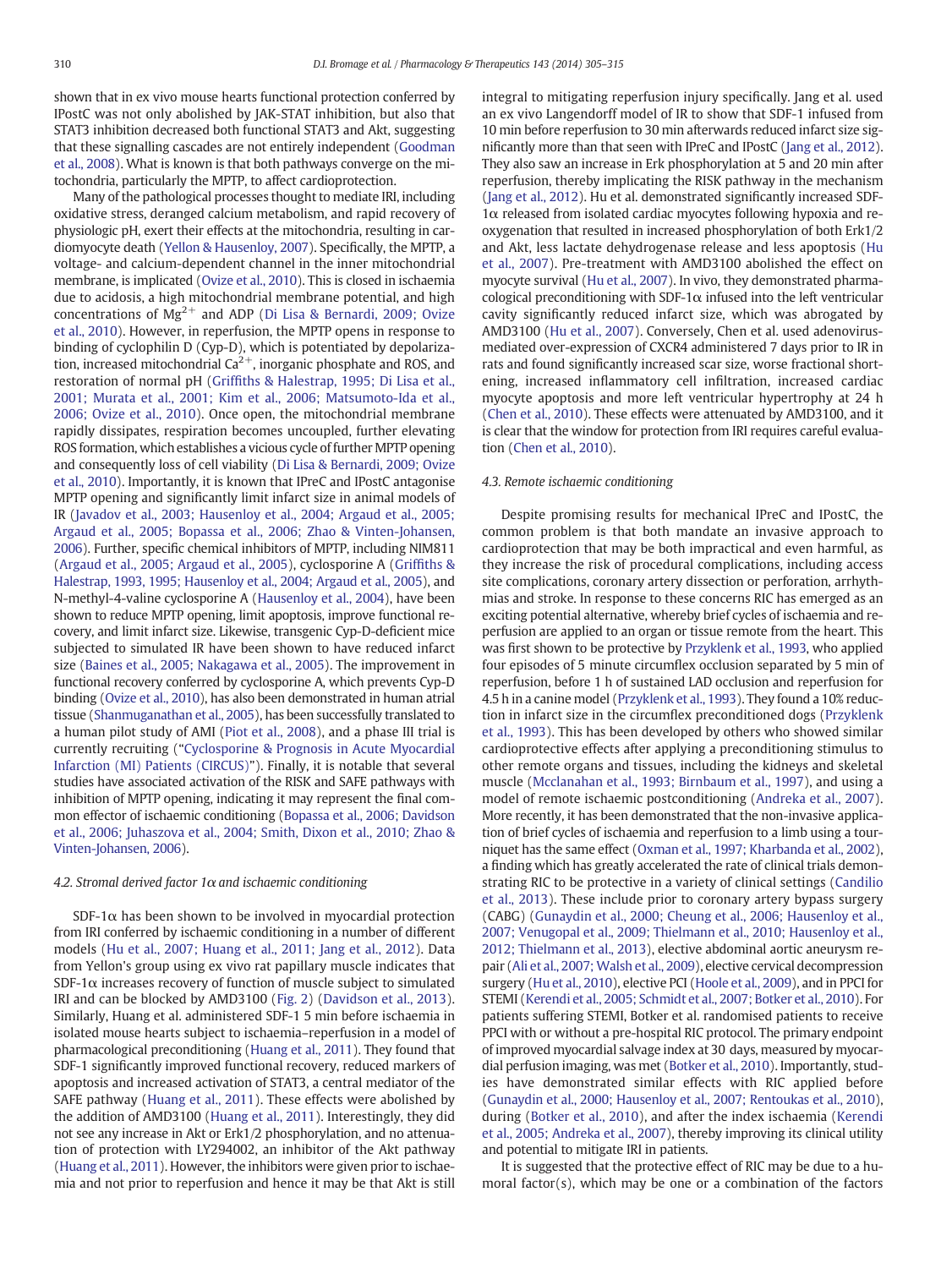described above, or a novel molecule(s), which are carried by the blood from the transiently ischaemic limb to the remote target organ where they activate endogenous pro-survival signalling pathways. Evidence for this comes from studies wherein the cardioprotective effect of RIC applied to the lower limb is abrogated by occlusion of the femoral vein [\(Lim et al., 2010\)](#page-9-0). Further, infarct size is significantly reduced when the effluent from an isolated perfused heart that is preconditioned is used to perfuse a second isolated heart prior to index ischaemia [\(Dickson et al., 1999; Leung et al., 2013\)](#page-8-0). Interestingly, there also appears to be a neural component to RIC whereby severing the femoral and sciatic nerve in an in vivo mouse model of IR abolishes the protection conferred by RIC, although the relationship between neural and humoral components of this phenomenon is debated [\(Lim et al., 2010](#page-9-0)).

#### 4.4. Stromal derived factor  $1\alpha$  and remote ischaemic conditioning

For the reasons described, SDF-1 $\alpha$  is a prime candidate for a role in RIC. Although only a limited number of studies have investigated the possible role of SDF-1α–CXCR4 in RIC, it so far satisfies the criteria for an endogenous mediator defined by the Working Group of Cellular Biology of the Heart of the European Society of Cardiology ([Ovize](#page-9-0) [et al., 2010\)](#page-9-0); namely that RIC can be abrogated by specific receptor blockade or inhibition of the mediator's production and that RIC can be mimicked by exogenous administration of the mediator. Jiang et al. used remote ischaemic postconditioning to improve the retention of improved MSCs in a murine model of myocardial infarction [\(Jiang](#page-8-0) [et al., 2013](#page-8-0)). They found increased serum and myocardial SDF-1 $\alpha$ , significantly increased MSC retention in the myocardium, and improved cardiac function at 1 month, all of which was abrogated by administration of anti-rat CXCR4 polyclonal antibody as a single intraperitoneal injection after the RIC procedure ([Jiang et al., 2013\)](#page-8-0). Kamota et al. conferred RIC using cyclical occlusion of the abdominal aorta in mice prior to IR of the LAD territory [\(Kamota et al., 2009](#page-8-0)). They found increased VEGF and SDF-1 $\alpha$  acutely (1 and 3 h) and significantly increased  $CD34<sup>+</sup>$  stem cells in the peripheral blood at 12 and 24 h ([Kamota et al.,](#page-8-0) [2009\)](#page-8-0). Both phases of protection independently resulted in improved LV dimensions and function, and less apoptosis ([Kamota et al., 2009](#page-8-0)). Interestingly, blocking recruitment of bone marrow stem cells only abrogated cardioprotection in the late phase in their model, which all suggests that SDF-1 $\alpha$  has the ability to potentially repair myocardial damage, by directing the homing of stem cells from the bone marrow to the site of damage, in combination with its potential to directly protect the myocardium from IRI via the pathways described above. Most recently, Davidson et al. demonstrated the involvement of SDF-1 $\alpha$  in acute RIC by showing that RIC significantly reduced infarct size, an effect which was blocked by AMD3100 [\(Davidson et al., 2013\)](#page-8-0). The also confirmed that SDF-1 $\alpha$  was elevated in the plasma of rats subjected to hind-limb RIC ([Davidson et al., 2013\)](#page-8-0). Improved functional recovery in isolated rat cardiac papillary muscle subjected to simulated IR after RIC was also blocked by AMD3100 and in this model significant functional recovery was also seen with pharmacological preconditioning with SDF-1 $\alpha$  ([Davidson et al., 2013\)](#page-8-0).

#### 5. Dipeptidyl peptidase-4 inhibitors

Despite these exciting results, an important drawback is the relatively short plasma half-life of SDF-1 $\alpha$ , which might limit its therapeutic utility ([Valenzuela-Fernandez et al., 2002; Segers et al., 2007\)](#page-10-0). However, bioengineered SDF-1 that is resistant to cleavage by DPP-4 and MMP-2 has been associated with improved stem cell homing, angiogenesis and ejection fraction [\(Segers et al., 2007](#page-10-0)). Another approach to extracting the maximum potential from SDF-1 $\alpha$  relates to its potential manipulation by a new class of anti-diabetic drugs. DPP-4 inhibitors such as Sitagliptin, Vildagliptin, Alogliptin and Saxagliptin, have been designed to prevent the breakdown of the incretin glucagon-like peptide 1 (GLP-1) by inhibiting the protease DPP-4 thereby increasing insulin and lowering glucose ([Ravassa et al., 2012](#page-9-0)). Active SDF-1 $\alpha$  is also cleaved by DPP-4 and thus, similar to GLP-1, DPP-4 inhibition increases the half-life of SDF-1 $\alpha$  by preventing its degradation ([Crump et al.,](#page-8-0) [1997; Zaruba et al., 2009\)](#page-8-0). DPP-4 is found on many of the same cell types as CXCR4, including B and T lymphocytes, endothelial cells and CD34+ HPCs, as well as being present in plasma [\(Christopherson et al.,](#page-7-0) [2003; Zaruba & Franz, 2010](#page-7-0)).

Several studies have attempted to exploit this proteolytic mechanism. Christopherson et al. first showed that DPP-4 inhibition increased stem cell homing to bone marrow [\(Christopherson et al., 2004](#page-7-0)), following which Zaruba et al. combined DPP-4 inhibition using Diprotin A with G-CSF-mediated stem cell mobilisation in a murine model of myocardial infarction ([Zaruba et al., 2009\)](#page-10-0). They found decreased DPP-4 activity, which was associated with the stabilisation of active SDF-1 $\alpha$  [\(Zaruba et al., 2009\)](#page-10-0). This consequently increased CXCR4<sup>+</sup> EPCs homing (an effect that was abrogated by administration of AMD3100), reduced cardiac remodelling and apoptosis, and improved EF and survival [\(Zaruba et al., 2009](#page-10-0)). This approach was recently tested in a phase III clinical trial using Sitagliptin (Safety and efficacy of SITAgliptin plus Granulocyte-colony-stimulating factor in patients suffering from Acute Myocardial Infarction, SITAGRAMI). They randomised patients to either G-CSF and Sitagliptin or placebo after PPCI for AMI in a multi-centre, double-blind design. The primary endpoint of improved combined global left and right ventricular ejection fraction as assessed by magnetic resonance imaging was not met, and while there was a trend towards reduced major adverse cardiac events this was not significant ("[Safety](#page-9-0) and effi[cacy of SITAgliptin plus Granulocyte-colony stimulating factor in](#page-9-0) [patients suffering from Acute Myocardial Infarction](#page-9-0) — SITAGRAMI [trial](#page-9-0)"). This may be explained by the inclusion of only 21% of patients with left ventricular ejection fraction below 50%, thereby obfuscating any potential benefit of this therapy.

Similarly, two large multicentre clinical trials have recently failed to demonstrate a benefit of DPP-4 inhibitors on cardiovascular outcomes in patients with type 2 diabetes at high risk for cardiovascular events [\(Scirica et al., 2013; White et al., 2013\)](#page-10-0). For example, SAVOR-TIMI 53 compared Saxagliptin and placebo in 16,492 patients with a history of, or at risk for, cardiovascular events [\(Scirica et al., 2013\)](#page-10-0). After median follow-up of 2.1 years they found no significant difference in the primary endpoint of cardiovascular death, myocardial infarction or stroke. Similarly, EXAMINE compared Alogliptin with placebo in 5380 patients with type 2 diabetes and recent acute coronary syndrome (ACS) over median follow-up of 18 months and found no significant difference in the primary endpoint of cardiovascular death, nonfatal myocardial infarction or nonfatal stroke [\(White et al., 2013\)](#page-10-0). That these important studies failed to show any long-term benefit of DPP-4 inhibitors is disappointing, but may have several explanations. Patients in SAVOR-TIMI 53 had not necessarily had a recent ACS or other hypoxic stimulus to SDF-1 $\alpha$  production and it may be the case that, as in the preclinical studies described, a combination of SDF-1 $\alpha$  up-regulation and DPP-4 inhibition is necessary. In EXAMINE, although a recent ACS was an inclusion criteria, re-admissions with heart failure were not recorded.

It is equally important to note that these studies did not specifically examine any acute role of DPP-4 inhibition, specifically on IRI. Indeed, relatively few groups have done so. Kanki et al. developed a bioengineered form of SDF-1 resistant to MMP-2 and DPP-4 (SSDF-1(S4V)), which they injected into the LV cavity after reperfusion in a rat model of IR [\(Kanki et al., 2011\)](#page-9-0). This resulted in improved retention in the ischaemic myocardium ([Kanki et al., 2011\)](#page-9-0). They also found improved function and capillary density, although this was several weeks after the initial insult making it difficult to separate the relative contribution of acute cardioprotection and possible cardiac regeneration. It has also been demonstrated that the new anti-diabetic agents described above have direct cardioprotective effects by preventing cell death and limiting infarct size in ex vivo models ([Hausenloy et al.,](#page-8-0) [2013\)](#page-8-0). Hausenloy et al. pretreated control and diabetic rats with DPP-4 inhibitors Vildagliptin or Sitagliptin and found a significant reduction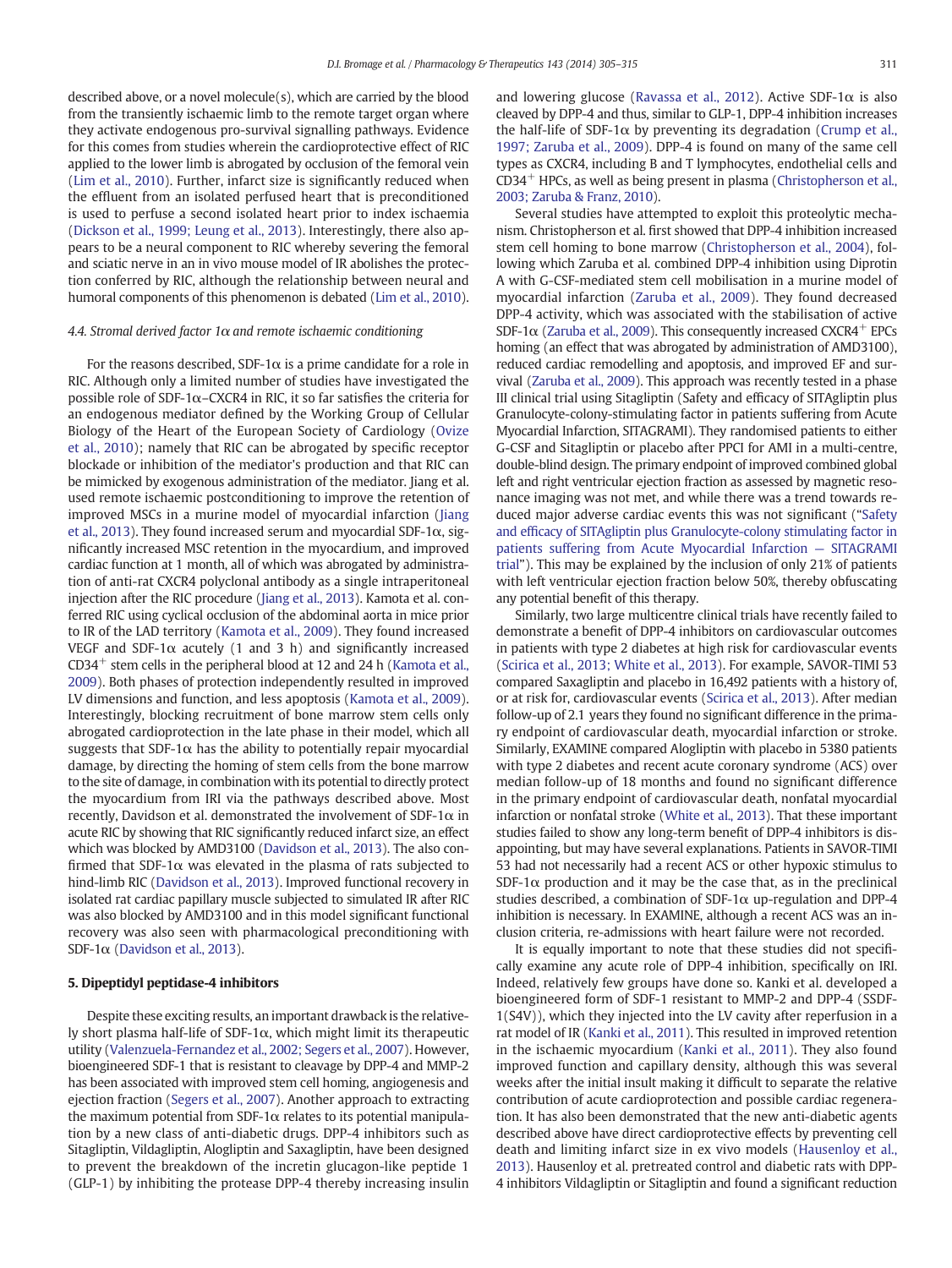<span id="page-7-0"></span>in infarct size [\(Hausenloy et al., 2013](#page-8-0)). Interestingly, they found this to be dependent on elevated glucose and inhibited by Exendin, a GLP-1 receptor antagonist [\(Hausenloy et al., 2013\)](#page-8-0). However, the contribution, if any, of SDF-1–CXCR4 was not elucidated.

#### 6. Conclusions

Reperfusion injury makes an important contribution to myocardial injury and poor clinical outcomes after a lethal ischaemic insult in animal models, although there remains a paucity of data from clinical studies. Ischaemic conditioning has emerged as a powerful protective phenomenon and has translated to the clinical application of remote ischaemic conditioning, which is a clinically feasible, non-invasive, cost-effective therapeutic intervention that has been shown to mitigate acute myocardial injury in preliminary studies. This has heralded a hunt for the potential mechanism, which is thought to be due to a humoral factor(s) carried from the preconditioned organ or tissue to the heart, where endogenous pro-survival signalling pathways are activated.  $SDF-1\alpha$  confers protection against myocardial ischaemia–reperfusion injury via the same signalling pathways implicated in ischaemic conditioning, namely the RISK and SAFE pathways. It is also central to the mobilisation and migration of stem cells and has been used to target them to sites of ischaemic injury. SDF-1 $\alpha$  therefore potentially has pleiotropic effects on ischaemic myocardium: directly protecting via intracellular pro-survival signal transduction pathways while activating stem cell mobilisation and gradient-guided homing to augment myocardial recovery. One potential avenue for translating these findings to the bedside is with regard to the potentially significant role of SDF-1 $\alpha$ in the mechanism of action of the anti-diabetic DPP-4 inhibitors to protect the myocardium from lethal reperfusion injury. Finding the factor(s) responsible for RIC is both novel and paramount for maximising its potential in cardiac patients. Further work should focus on clarifying the role of SDF-1 $\alpha$ –CXCR4 in cardioprotection and whether this can be mimicked using DPP-4 inhibitors acutely.

#### Acknowledgments

We are grateful to the members of the lab, particularly Jose Vicencio, for discussions and figures.

Ongoing work is supported by the Medical Research Council [MR/K002066/1] and British Heart Foundation [RG/08/015/26411]. In addition ongoing work was undertaken at UCLH/UCL who received a proportion of funding from the Department of Health's NIHR Biomedical Research Centres funding scheme to which DM Yellon is a Senior Investigator.

#### **References**

- Abbott, J.D., Huang, Y., Liu, D., Hickey, R., Krause, D. S., & Giordano, F. J. (2004). [Stromal](http://refhub.elsevier.com/S0163-7258(14)00070-9/rf0005) [cell-derived factor-1alpha plays a critical role in stem cell recruitment to the heart](http://refhub.elsevier.com/S0163-7258(14)00070-9/rf0005) after myocardial infarction but is not suffi[cient to induce homing in the absence of](http://refhub.elsevier.com/S0163-7258(14)00070-9/rf0005) injury. [Circulation 110](http://refhub.elsevier.com/S0163-7258(14)00070-9/rf0005), 3300–3305.
- Aiuti, A., Webb, I. J., Bleul, C., Springer, T., & Gutierrez-Ramos, J. C. (1997). [The chemokine](http://refhub.elsevier.com/S0163-7258(14)00070-9/rf0010) [SDF-1](http://refhub.elsevier.com/S0163-7258(14)00070-9/rf0010) [is](http://refhub.elsevier.com/S0163-7258(14)00070-9/rf0010) [a](http://refhub.elsevier.com/S0163-7258(14)00070-9/rf0010) [chemoattractant](http://refhub.elsevier.com/S0163-7258(14)00070-9/rf0010) [for](http://refhub.elsevier.com/S0163-7258(14)00070-9/rf0010) [human](http://refhub.elsevier.com/S0163-7258(14)00070-9/rf0010) [CD34](http://refhub.elsevier.com/S0163-7258(14)00070-9/rf0010)<sup>+</sup> [hematopoietic progenitor cells and](http://refhub.elsevier.com/S0163-7258(14)00070-9/rf0010) [provides](http://refhub.elsevier.com/S0163-7258(14)00070-9/rf0010) [a](http://refhub.elsevier.com/S0163-7258(14)00070-9/rf0010) [new](http://refhub.elsevier.com/S0163-7258(14)00070-9/rf0010) [mechanism](http://refhub.elsevier.com/S0163-7258(14)00070-9/rf0010) [to](http://refhub.elsevier.com/S0163-7258(14)00070-9/rf0010) [explain](http://refhub.elsevier.com/S0163-7258(14)00070-9/rf0010) [the](http://refhub.elsevier.com/S0163-7258(14)00070-9/rf0010) [mobilization](http://refhub.elsevier.com/S0163-7258(14)00070-9/rf0010) [of](http://refhub.elsevier.com/S0163-7258(14)00070-9/rf0010)  $CD34<sup>+</sup>$  [progenitors to pe](http://refhub.elsevier.com/S0163-7258(14)00070-9/rf0010)[ripheral blood.](http://refhub.elsevier.com/S0163-7258(14)00070-9/rf0010) J Exp Med 185, 111–120.
- Ali, Z. A., Callaghan, C. J., Lim, E., Ali, A. A., Nouraei, S. A., Akthar, A.M., et al. (2007). [Remote](http://refhub.elsevier.com/S0163-7258(14)00070-9/rf0015) [ischemic preconditioning reduces myocardial and renal injury after elective abdom](http://refhub.elsevier.com/S0163-7258(14)00070-9/rf0015)[inal aortic aneurysm repair: a randomized controlled trial.](http://refhub.elsevier.com/S0163-7258(14)00070-9/rf0015) Circulation 116, I98–I105.
- Andreka, G., Vertesaljai, M., Szantho, G., Font, G., Piroth, Z., Fontos, G., et al. (2007). [Remote](http://refhub.elsevier.com/S0163-7258(14)00070-9/rf0020) [ischaemic postconditioning protects the heart during acute myocardial infarction in](http://refhub.elsevier.com/S0163-7258(14)00070-9/rf0020) pigs. [Heart 93](http://refhub.elsevier.com/S0163-7258(14)00070-9/rf0020), 749–752.
- Argaud, L., Gateau-Roesch, O., Muntean, D., Chalabreysse, L., Loufouat, J., Robert, D., et al. (2005). Specifi[c inhibition of the mitochondrial permeability transition prevents](http://refhub.elsevier.com/S0163-7258(14)00070-9/rf0025) [lethal reperfusion injury.](http://refhub.elsevier.com/S0163-7258(14)00070-9/rf0025) J Mol Cell Cardiol 38, 367–374.
- Argaud, L., Gateau-Roesch, O., Raisky, O., Loufouat, J., Robert, D., & Ovize, M. (2005). [Postconditioning inhibits mitochondrial permeability transition.](http://refhub.elsevier.com/S0163-7258(14)00070-9/rf0030) Circulation 111, 194–[197.](http://refhub.elsevier.com/S0163-7258(14)00070-9/rf0030)
- Armstrong, P. W., Granger, C. B., Adams, P. X., Hamm, C., Holmes, D., Jr., O'Neill, W. W., et al. (2007). [Pexelizumab for acute ST-elevation myocardial infarction in patients](http://refhub.elsevier.com/S0163-7258(14)00070-9/rf0035)

[undergoing primary percutaneous coronary intervention: a randomized controlled](http://refhub.elsevier.com/S0163-7258(14)00070-9/rf0035) trial. [JAMA 297](http://refhub.elsevier.com/S0163-7258(14)00070-9/rf0035), 43–51.

- Askari, A. T., & Penn, M. S. (2003). [Stromal cell-derived factor-1 mediates stem cell](http://refhub.elsevier.com/S0163-7258(14)00070-9/rf0040) [homing and tissue regeneration.](http://refhub.elsevier.com/S0163-7258(14)00070-9/rf0040) Discov Med 3, 46–47.
- Askari, A. T., Unzek, S., Popovic, Z. B., Goldman, C. K., Forudi, F., Kiedrowski, M., et al. (2003). [Effect of stromal-cell-derived factor 1 on stem-cell homing and tissue regen](http://refhub.elsevier.com/S0163-7258(14)00070-9/rf0045)[eration in ischaemic cardiomyopathy.](http://refhub.elsevier.com/S0163-7258(14)00070-9/rf0045) Lancet 362, 697–703.
- Avkiran, M., & Marber, M. S. (2002). [Na+/H+](http://refhub.elsevier.com/S0163-7258(14)00070-9/rf0050) [exchange inhibitors for cardioprotective](http://refhub.elsevier.com/S0163-7258(14)00070-9/rf0050) [therapy: progress, problems and prospects.](http://refhub.elsevier.com/S0163-7258(14)00070-9/rf0050) J Am Coll Cardiol 39, 747–753.
- Baines, C. P., Kaiser, R. A., Purcell, N. H., Blair, N. S., Osinska, H., Hambleton, M.A., et al. (2005). [Loss of cyclophilin D reveals a critical role for mitochondrial permeability](http://refhub.elsevier.com/S0163-7258(14)00070-9/rf0055) [transition in cell death.](http://refhub.elsevier.com/S0163-7258(14)00070-9/rf0055) Nature 434, 658–662.
- Balabanian, K., Lagane, B., Infantino, S., Chow, K. Y., Harriague, J., Moepps, B., et al. (2005). [The chemokine SDF-1/CXCL12 binds to and signals through the orphan receptor](http://refhub.elsevier.com/S0163-7258(14)00070-9/rf0060) [RDC1 in T lymphocytes.](http://refhub.elsevier.com/S0163-7258(14)00070-9/rf0060) J Biol Chem 280, 35760–35766.
- Bar, F. W., Tzivoni, D., Dirksen, M. T., Fernandez-Ortiz, A., Heyndrickx, G. R., Brachmann, J., et al. (2006). Results of the fi[rst clinical study of adjunctive CAldaret \(MCC-135\) in pa](http://refhub.elsevier.com/S0163-7258(14)00070-9/rf0065)[tients undergoing primary percutaneous coronary intervention for ST-Elevation Myocar](http://refhub.elsevier.com/S0163-7258(14)00070-9/rf0065)[dial Infarction: the randomized multicentre CASTEMI study.](http://refhub.elsevier.com/S0163-7258(14)00070-9/rf0065) Eur Heart J 27, 2516–2523.
- Baran, K. W., Nguyen, M., McKendall, G. R., Lambrew, C. T., Dykstra, G., Palmeri, S. T., et al. (2001). [Double-blind, randomized trial of an anti-CD18 antibody in conjunction with](http://refhub.elsevier.com/S0163-7258(14)00070-9/rf0070) [recombinant tissue plasminogen activator for acute myocardial infarction: limitation](http://refhub.elsevier.com/S0163-7258(14)00070-9/rf0070) [of myocardial infarction following thrombolysis in acute myocardial infarction \(LIMIT](http://refhub.elsevier.com/S0163-7258(14)00070-9/rf0070) AMI) study. [Circulation 104](http://refhub.elsevier.com/S0163-7258(14)00070-9/rf0070), 2778–2783.
- Baxter, G. F., Mocanu, M. M., Brar, B. K., Latchman, D. S., & Yellon, D.M. (2001). [Cardioprotective effects of transforming growth factor-beta1 during early reoxygena](http://refhub.elsevier.com/S0163-7258(14)00070-9/rf0075)[tion or reperfusion are mediated by p42/p44 MAPK.](http://refhub.elsevier.com/S0163-7258(14)00070-9/rf0075) J Cardiovasc Pharmacol 38, 930–939.
- BCIS Audit Returns 2012: Adult Interventional Procedures (accessed March, 2014, at [http://www.bcis.org.uk/resources/BCIS\\_Audit\\_2012\\_for\\_web\\_V2\\_14-10-20131.pdf\)](http://www.bcis.org.uk/resources/BCIS_Audit_2012_for_web_V2_14-10-20131.pdf).
- Berahovich, R. D., Zabel, B.A., Lewen, S., Walters, M. J., Ebsworth, K., Wang, Y., et al. (2014). [Endothelial expression of CXCR7 and the regulation of systemic CXCL12 levels.](http://refhub.elsevier.com/S0163-7258(14)00070-9/rf0985) [Immunology 141](http://refhub.elsevier.com/S0163-7258(14)00070-9/rf0985)(1), 111–122.
- Birnbaum, Y., Hale, S. L., & Kloner, R. A. (1997). [Ischemic preconditioning at a distance:](http://refhub.elsevier.com/S0163-7258(14)00070-9/rf0085) [reduction of myocardial infarct size by partial reduction of blood supply combined](http://refhub.elsevier.com/S0163-7258(14)00070-9/rf0085) [with rapid stimulation of the gastrocnemius muscle in the rabbit.](http://refhub.elsevier.com/S0163-7258(14)00070-9/rf0085) Circulation 96, 1641–[1646.](http://refhub.elsevier.com/S0163-7258(14)00070-9/rf0085)
- Boden, W. E., van Gilst, W. H., Scheldewaert, R. G., Starkey, I. R., Carlier, M. F., Julian, D.G., et al. (2000). [Diltiazem in acute myocardial infarction treated with thrombolytic agents: a](http://refhub.elsevier.com/S0163-7258(14)00070-9/rf0990) [randomised placebo-controlled trial. Incomplete Infarction Trial of European Research](http://refhub.elsevier.com/S0163-7258(14)00070-9/rf0990) [Collaborators Evaluating Prognosis post-Thrombolysis \(INTERCEPT\).](http://refhub.elsevier.com/S0163-7258(14)00070-9/rf0990) Lancet 355, 1751–[1756.](http://refhub.elsevier.com/S0163-7258(14)00070-9/rf0990)
- Boengler, K., Buechert, A., Heinen, Y., Roeskes, C., Hilfiker-Kleiner, D., Heusch, G., et al. (2008). [Cardioprotection by ischemic postconditioning is lost in aged and STAT3](http://refhub.elsevier.com/S0163-7258(14)00070-9/rf0090) deficient mice. [Circ Res 102](http://refhub.elsevier.com/S0163-7258(14)00070-9/rf0090), 131–135.
- Boengler, K., Hilfiker-Kleiner, D., Drexler, H., Heusch, G., & Schulz, R. (2008). [The myocar](http://refhub.elsevier.com/S0163-7258(14)00070-9/rf0095)[dial JAK/STAT pathway: from protection to failure.](http://refhub.elsevier.com/S0163-7258(14)00070-9/rf0095) Pharmacol Ther 120, 172–185.
- Bopassa, J. C., Ferrera, R., Gateau-Roesch, O., Couture-Lepetit, E., & Ovize, M. (2006). [PI 3-kinase regulates the mitochondrial transition pore in controlled reperfusion](http://refhub.elsevier.com/S0163-7258(14)00070-9/rf0100) [and postconditioning.](http://refhub.elsevier.com/S0163-7258(14)00070-9/rf0100) Cardiovasc Res 69, 178–185.
- Bopassa, J. C., Vandroux, D., Ovize, M., & Ferrera, R. (2006). [Controlled reperfusion after](http://refhub.elsevier.com/S0163-7258(14)00070-9/rf0105) [hypothermic heart preservation inhibits mitochondrial permeability transition-pore](http://refhub.elsevier.com/S0163-7258(14)00070-9/rf0105) [opening and enhances functional recovery.](http://refhub.elsevier.com/S0163-7258(14)00070-9/rf0105) Am J Physiol Heart Circ Physiol 291, H2265–[H2271.](http://refhub.elsevier.com/S0163-7258(14)00070-9/rf0105)
- Botker, H. E., Kharbanda, R., Schmidt, M. R., Bottcher, M., Kaltoft, A. K., Terkelsen, C. J., et al. (2010). [Remote ischaemic conditioning before hospital admission, as a complement](http://refhub.elsevier.com/S0163-7258(14)00070-9/rf0110) [to angioplasty, and effect on myocardial salvage in patients with acute myocardial](http://refhub.elsevier.com/S0163-7258(14)00070-9/rf0110) [infarction: a randomised trial.](http://refhub.elsevier.com/S0163-7258(14)00070-9/rf0110) Lancet 375, 727–734.
- Brar, B. K., Jonassen, A. K., Stephanou, A., Santilli, G., Railson, J., Knight, R. A., et al. (2000). [Urocortin protects against ischemic and reperfusion injury via a MAPK-dependent](http://refhub.elsevier.com/S0163-7258(14)00070-9/rf0115) pathway. [J Biol Chem 275](http://refhub.elsevier.com/S0163-7258(14)00070-9/rf0115), 8508–8514.
- Braunwald, E., & Kloner, R. A. (1985). [Myocardial reperfusion: a double-edged sword?](http://refhub.elsevier.com/S0163-7258(14)00070-9/rf0120) [J Clin Invest 76](http://refhub.elsevier.com/S0163-7258(14)00070-9/rf0120), 1713–1719.
- Candilio, L., Malik, A., & Hausenloy, D. J. (2013). [Protection of organs other than the heart](http://refhub.elsevier.com/S0163-7258(14)00070-9/rf0125) by remote ischemic conditioning. [J Cardiovasc Med \(Hagerstown\) 14](http://refhub.elsevier.com/S0163-7258(14)00070-9/rf0125), 193–205.
- Ceradini, D. J., Kulkarni, A.R., Callaghan, M. J., Tepper, O. M., Bastidas, N., Kleinman, M. E., et al. (2004). Progenitor cell traffi[cking is regulated by hypoxic gradients through](http://refhub.elsevier.com/S0163-7258(14)00070-9/rf0130) [HIF-1 induction of SDF-1.](http://refhub.elsevier.com/S0163-7258(14)00070-9/rf0130) Nat Med 10, 858–864.
- Chatterjee, M., & Gawaz, M. (2013). [Platelet-derived CXCL12 \(SDF-1alpha\): basic mecha](http://refhub.elsevier.com/S0163-7258(14)00070-9/rf0995)[nisms and clinical implications.](http://refhub.elsevier.com/S0163-7258(14)00070-9/rf0995) J Thromb Haemost 11(11), 1954–1967.
- Chen, J., Chemaly, E., Liang, L., Kho, C., Lee, A., Park, J., et al. (2010). [Effects of CXCR4 gene](http://refhub.elsevier.com/S0163-7258(14)00070-9/rf0140) [transfer on cardiac function after ischemia](http://refhub.elsevier.com/S0163-7258(14)00070-9/rf0140)–reperfusion injury. Am J Pathol 176, 1705–[1715.](http://refhub.elsevier.com/S0163-7258(14)00070-9/rf0140)
- Cheng, Z., Ou, L., Zhou, X., Li, F., Jia, X., Zhang, Y., et al. (2008). [Targeted migration of](http://refhub.elsevier.com/S0163-7258(14)00070-9/rf0145) mesenchymal stem cells modifi[ed with CXCR4 gene to infarcted myocardium](http://refhub.elsevier.com/S0163-7258(14)00070-9/rf0145) [improves cardiac performance.](http://refhub.elsevier.com/S0163-7258(14)00070-9/rf0145) Mol Ther 16, 571–579.
- Cheung, M. M., Kharbanda, R. K., Konstantinov, I. E., Shimizu, M., Frndova, H., Li, J., et al. (2006). [Randomized controlled trial of the effects of remote ischemic preconditioning](http://refhub.elsevier.com/S0163-7258(14)00070-9/rf0150) [on children undergoing cardiac surgery:](http://refhub.elsevier.com/S0163-7258(14)00070-9/rf0150) first clinical application in humans. J Am Coll [Cardiol 47](http://refhub.elsevier.com/S0163-7258(14)00070-9/rf0150), 2277–2282.
- Christopherson, K. W., II, Cooper, S., & Broxmeyer, H. E. (2003). [Cell surface peptidase](http://refhub.elsevier.com/S0163-7258(14)00070-9/rf0155) [CD26/DPPIV mediates G-CSF mobilization of mouse progenitor cells.](http://refhub.elsevier.com/S0163-7258(14)00070-9/rf0155) Blood 101, 4680–[4686.](http://refhub.elsevier.com/S0163-7258(14)00070-9/rf0155)
- Christopherson, K. W., II, Hangoc, G., Mantel, C. R., & Broxmeyer, H. E. (2004). [Modulation](http://refhub.elsevier.com/S0163-7258(14)00070-9/rf0160) [of hematopoietic stem cell homing and engraftment by CD26.](http://refhub.elsevier.com/S0163-7258(14)00070-9/rf0160) Science 305, 1000–1003.
- Cottler-Fox, M. H., Lapidot, T., Petit, I., Kollet, O., DiPersio, J. F., Link, D., et al. (2003). [Stem](http://refhub.elsevier.com/S0163-7258(14)00070-9/rf1000) cell mobilization. [Hematology Am Soc Hematol Educ Program](http://refhub.elsevier.com/S0163-7258(14)00070-9/rf1000), 419–437.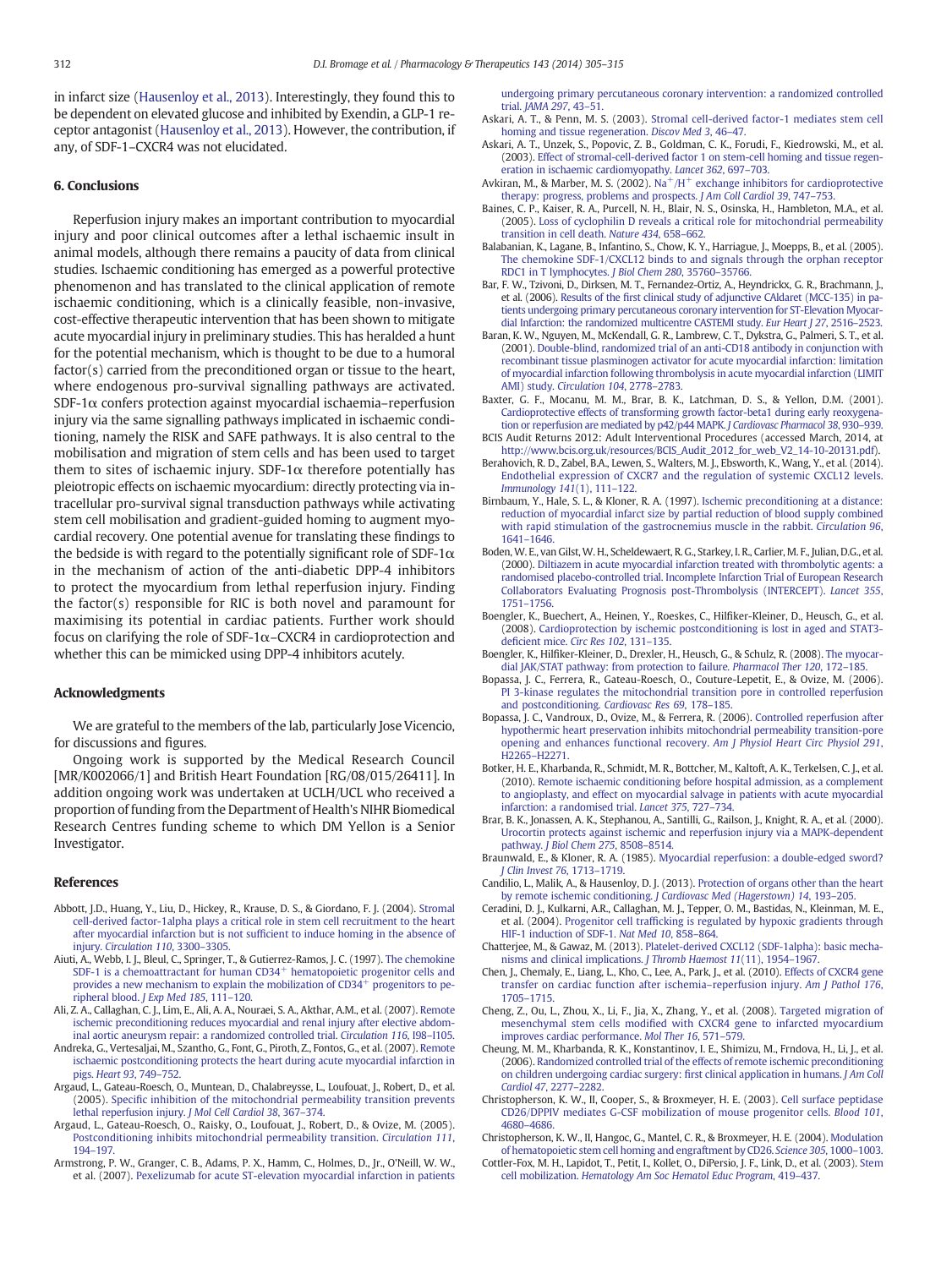- <span id="page-8-0"></span>Crump, M. P., Gong, J. H., Loetscher, P., Rajarathnam, K., Amara, A., Arenzana-Seisdedos, F., et al. (1997). [Solution structure and basis for functional activity of stromal cell](http://refhub.elsevier.com/S0163-7258(14)00070-9/rf0170)[derived factor-1; dissociation of CXCR4 activation from binding and inhibition of](http://refhub.elsevier.com/S0163-7258(14)00070-9/rf0170) HIV-1. [EMBO J 16](http://refhub.elsevier.com/S0163-7258(14)00070-9/rf0170), 6996–7007.
- Cyclosporine and Prognosis in Acute Myocardial Infarction (MI) Patients (CIRCUS) (accessed December, 2013, at <http://clinicaltrials.gov/show/NCT01502774>).
- Davidson, S. M., Hausenloy, D., Duchen, M. R., & Yellon, D.M. (2006). [Signalling via the](http://refhub.elsevier.com/S0163-7258(14)00070-9/rf0175) [reperfusion injury signalling kinase \(RISK\) pathway links closure of the mitochon](http://refhub.elsevier.com/S0163-7258(14)00070-9/rf0175)[drial permeability transition pore to cardioprotection.](http://refhub.elsevier.com/S0163-7258(14)00070-9/rf0175) Int J Biochem Cell Biol 38, 414–[419.](http://refhub.elsevier.com/S0163-7258(14)00070-9/rf0175)
- Davidson, S. M., Selvaraj, P., He, D., Boi-Doku, C., Yellon, R. L., Vicencio, J. M., et al. (2013). [Remote ischaemic preconditioning involves signalling through the SDF-1alpha/](http://refhub.elsevier.com/S0163-7258(14)00070-9/rf0180) [CXCR4 signalling axis.](http://refhub.elsevier.com/S0163-7258(14)00070-9/rf0180) Basic Res Cardiol 108, 377.
- De Clercq, E. (2003). [The bicyclam AMD3100 story.](http://refhub.elsevier.com/S0163-7258(14)00070-9/rf0185) Nat Rev Drug Discov 2, 581–587.
- Deglurkar, I., Mal, N., Mills, W. R., Popovic, Z. B., McCarthy, P., Blackstone, E. H., et al. (2006). [Mechanical and electrical effects of cell-based gene therapy for ischemic](http://refhub.elsevier.com/S0163-7258(14)00070-9/rf0190) [cardiomyopathy are independent.](http://refhub.elsevier.com/S0163-7258(14)00070-9/rf0190) Hum Gene Ther 17, 1144–1151.
- Deussen, A., Moser, G., & Schrader, J. (1986). [Contribution of coronary endothelial cells to](http://refhub.elsevier.com/S0163-7258(14)00070-9/rf0195) [cardiac adenosine production.](http://refhub.elsevier.com/S0163-7258(14)00070-9/rf0195) Pflugers Arch 406, 608–614.
- Di Lisa, F., & Bernardi, P. (2009). [A CaPful of mechanisms regulating the mitochondrial](http://refhub.elsevier.com/S0163-7258(14)00070-9/rf0200) [permeability transition.](http://refhub.elsevier.com/S0163-7258(14)00070-9/rf0200) J Mol Cell Cardiol 46, 775–780.
- Di Lisa, F., Menabo, R., Canton, M., Barile, M., & Bernardi, P. (2001). [Opening of the](http://refhub.elsevier.com/S0163-7258(14)00070-9/rf0205) [mitochondrial permeability transition pore causes depletion of mitochondrial and](http://refhub.elsevier.com/S0163-7258(14)00070-9/rf0205)<br>cytosolic NAD<sup>+</sup> [and is a causative event in the death of myocytes in postischemic](http://refhub.elsevier.com/S0163-7258(14)00070-9/rf0205) [reperfusion of the heart.](http://refhub.elsevier.com/S0163-7258(14)00070-9/rf0205) J Biol Chem 276, 2571–2575.
- Dickson, E. W., Lorbar, M., Porcaro, W. A., Fenton, R. A., Reinhardt, C. P., Gysembergh, A., et al. (1999). Rabbit heart can be "preconditioned" [via transfer of coronary ef](http://refhub.elsevier.com/S0163-7258(14)00070-9/rf0210)fluent. [Am J Physiol 277](http://refhub.elsevier.com/S0163-7258(14)00070-9/rf0210), H2451–H2457.
- Dickson, E. W., Porcaro, W. A., Fenton, R. A., Heard, S. O., Reindhardt, C. P., Renzi, F. P., et al. (2000). "[Preconditioning at a distance](http://refhub.elsevier.com/S0163-7258(14)00070-9/rf0215)" in the isolated rabbit heart. Acad Emerg Med 7, 311–[317.](http://refhub.elsevier.com/S0163-7258(14)00070-9/rf0215)
- Dong, F., Harvey, J., Finan, A., Weber, K., Agarwal, U., & Penn, M. S. (2012). [Myocardial](http://refhub.elsevier.com/S0163-7258(14)00070-9/rf0220) [CXCR4 expression is required for mesenchymal stem cell mediated repair following](http://refhub.elsevier.com/S0163-7258(14)00070-9/rf0220) [acute myocardial infarction.](http://refhub.elsevier.com/S0163-7258(14)00070-9/rf0220) Circulation 126, 314–324.
- Dorge, H., Schulz, R., Belosjorow, S., Post, H., van de Sand, A., Konietzka, I., et al. (2002). [Coronary microembolization: the role of TNF-alpha in contractile dysfunction.](http://refhub.elsevier.com/S0163-7258(14)00070-9/rf0225) J Mol [Cell Cardiol 34](http://refhub.elsevier.com/S0163-7258(14)00070-9/rf0225), 51–62.
- Downey, J. M., & Cohen, M. V. (2005). [We think we see a pattern emerging here.](http://refhub.elsevier.com/S0163-7258(14)00070-9/rf0230) [Circulation 111](http://refhub.elsevier.com/S0163-7258(14)00070-9/rf0230), 120–121.
- Elmadbouh, I., Haider, H., Jiang, S., Idris, N. M., Lu, G., & Ashraf, M. (2007). [Ex vivo deliv](http://refhub.elsevier.com/S0163-7258(14)00070-9/rf0235)[ered stromal cell-derived factor-1alpha promotes stem cell homing and induces](http://refhub.elsevier.com/S0163-7258(14)00070-9/rf0235) [angiomyogenesis in the infarcted myocardium.](http://refhub.elsevier.com/S0163-7258(14)00070-9/rf0235) J Mol Cell Cardiol 42, 792–803.
- Esencay, M., Sarfraz, Y., & Zagzag, D. (2013). [CXCR7 is induced by hypoxia and mediates](http://refhub.elsevier.com/S0163-7258(14)00070-9/rf0240) [glioma cell migration towards SDF-1alpha.](http://refhub.elsevier.com/S0163-7258(14)00070-9/rf0240) BMC Cancer 13, 347.
- Faigle, M., Seessle, J., Zug, S., El Kasmi, K. C., & Eltzschig, H. K. (2008). [ATP release from vas](http://refhub.elsevier.com/S0163-7258(14)00070-9/rf0245)[cular endothelia occurs across Cx43 hemichannels and is attenuated during hypoxia.](http://refhub.elsevier.com/S0163-7258(14)00070-9/rf0245) [PLoS One 3](http://refhub.elsevier.com/S0163-7258(14)00070-9/rf0245), e2801.
- Faxon, D. P., Gibbons, R. J., Chronos, N. A., Gurbel, P. A., & Sheehan, F. (2002). [The effect of](http://refhub.elsevier.com/S0163-7258(14)00070-9/rf0250) [blockade of the CD11/CD18 integrin receptor on infarct size in patients with acute](http://refhub.elsevier.com/S0163-7258(14)00070-9/rf0250) [myocardial infarction treated with direct angioplasty: the results of the HALT-MI](http://refhub.elsevier.com/S0163-7258(14)00070-9/rf0250) study. [J Am Coll Cardiol 40](http://refhub.elsevier.com/S0163-7258(14)00070-9/rf0250), 1199–1204.
- Frangogiannis, N. G., & Entman, M. L. (2005). [Chemokines in myocardial ischemia.](http://refhub.elsevier.com/S0163-7258(14)00070-9/rf0255) Trends [Cardiovasc Med 15](http://refhub.elsevier.com/S0163-7258(14)00070-9/rf0255), 163–169.
- Freixa, X., Bellera, N., Ortiz-Perez, J. T., Jimenez, M., Pare, C., Bosch, X., et al. (2012). [Ischaemic postconditioning revisited: lack of effects on infarct size following primary](http://refhub.elsevier.com/S0163-7258(14)00070-9/rf0260) [percutaneous coronary intervention.](http://refhub.elsevier.com/S0163-7258(14)00070-9/rf0260) Eur Heart J 33, 103–112.
- Fryer, R. M., Pratt, P. F., Hsu, A. K., & Gross, G. J. (2001). [Differential activation of extracel](http://refhub.elsevier.com/S0163-7258(14)00070-9/rf0265)[lular signal regulated kinase isoforms in preconditioning and opioid-induced](http://refhub.elsevier.com/S0163-7258(14)00070-9/rf0265) cardioprotection. [J Pharmacol Exp Ther 296](http://refhub.elsevier.com/S0163-7258(14)00070-9/rf0265), 642–649.
- Gao, H., Priebe, W., Glod, J., & Banerjee, D. (2009). [Activation of signal transducers and](http://refhub.elsevier.com/S0163-7258(14)00070-9/rf0270) [activators of transcription 3 and focal adhesion kinase by stromal cell-derived factor](http://refhub.elsevier.com/S0163-7258(14)00070-9/rf0270) [1 is required for migration of human mesenchymal stem cells in response to tumor](http://refhub.elsevier.com/S0163-7258(14)00070-9/rf0270) [cell-conditioned medium.](http://refhub.elsevier.com/S0163-7258(14)00070-9/rf0270) Stem Cells 27, 857–865.
- Gerard, C., & Rollins, B. J. (2001). [Chemokines and disease.](http://refhub.elsevier.com/S0163-7258(14)00070-9/rf0275) Nat Immunol 2, 108–115. Ghadge, S. K., Muhlstedt, S., Ozcelik, C., & Bader, M. (2011). [SDF-1alpha as a therapeutic](http://refhub.elsevier.com/S0163-7258(14)00070-9/rf0280)
- [stem cell homing factor in myocardial infarction.](http://refhub.elsevier.com/S0163-7258(14)00070-9/rf0280) Pharmacol Ther 129, 97–108. Gibson, C. M. (2004). [NRMI and current treatment patterns for ST-elevation myocardial](http://refhub.elsevier.com/S0163-7258(14)00070-9/rf0285) infarction. [Am Heart J 148](http://refhub.elsevier.com/S0163-7258(14)00070-9/rf0285), S29–S33.
- Global Atlas on Cardiovascular Disease Prevention and Control (accessed November, 2013, at [http://whqlibdoc.who.int/publications/2011/9789241564373\\_eng.pdf](http://whqlibdoc.who.int/publications/2011/9789241564373_eng.pdf)).
- Goodman, M.D., Koch, S. E., Fuller-Bicer, G. A., & Butler, K. L. (2008). [Regulating RISK: a](http://refhub.elsevier.com/S0163-7258(14)00070-9/rf0290) [role for JAK-STAT signaling in postconditioning?](http://refhub.elsevier.com/S0163-7258(14)00070-9/rf0290) Am J Physiol Heart Circ Physiol 295, H1649–[H1656.](http://refhub.elsevier.com/S0163-7258(14)00070-9/rf0290)
- Granger, C. B., Mahaffey, K. W., Weaver, W. D., Theroux, P., Hochman, J. S., Filloon, T. G., et al. (2003). [Pexelizumab, an anti-C5 complement antibody, as adjunctive therapy](http://refhub.elsevier.com/S0163-7258(14)00070-9/rf0295) [to primary percutaneous coronary intervention in acute myocardial infarction: the](http://refhub.elsevier.com/S0163-7258(14)00070-9/rf0295) [COMplement inhibition in Myocardial infarction treated with Angioplasty](http://refhub.elsevier.com/S0163-7258(14)00070-9/rf0295) [\(COMMA\) trial.](http://refhub.elsevier.com/S0163-7258(14)00070-9/rf0295) Circulation 108, 1184–1190.
- Griffiths, E. J., & Halestrap, A. P. (1993). [Protection by Cyclosporin A of ischemia/](http://refhub.elsevier.com/S0163-7258(14)00070-9/rf0300) [reperfusion-induced damage in isolated rat hearts.](http://refhub.elsevier.com/S0163-7258(14)00070-9/rf0300) J Mol Cell Cardiol 25, 1461–[1469.](http://refhub.elsevier.com/S0163-7258(14)00070-9/rf0300)
- Griffiths, E. J., & Halestrap, A. P. (1995). [Mitochondrial non-speci](http://refhub.elsevier.com/S0163-7258(14)00070-9/rf0305)fic pores remain closed [during cardiac ischaemia, but open upon reperfusion.](http://refhub.elsevier.com/S0163-7258(14)00070-9/rf0305) Biochem J 307(Pt 1), 93–98.
- Gunaydin, B., Cakici, I., Soncul, H., Kalaycioglu, S., Cevik, C., Sancak, B., et al. (2000). [Does](http://refhub.elsevier.com/S0163-7258(14)00070-9/rf0310) [remote organ ischaemia trigger cardiac preconditioning during coronary artery](http://refhub.elsevier.com/S0163-7258(14)00070-9/rf0310) surgery? [Pharmacol Res 41](http://refhub.elsevier.com/S0163-7258(14)00070-9/rf0310), 493–496.
- Haider, H., Jiang, S., Idris, N. M., & Ashraf, M. (2008). [IGF-1-overexpressing mesenchymal](http://refhub.elsevier.com/S0163-7258(14)00070-9/rf0315) [stem cells accelerate bone marrow stem cell mobilization via paracrine activation of](http://refhub.elsevier.com/S0163-7258(14)00070-9/rf0315) [SDF-1alpha/CXCR4 signaling to promote myocardial repair.](http://refhub.elsevier.com/S0163-7258(14)00070-9/rf0315) Circ Res 103, 1300–1308.
- Halkos, M. E., Kerendi, F., Corvera, J. S., Wang, N.P., Kin, H., Payne, C. S., et al. (2004). [Myocardial protection with postconditioning is not enhanced by ischemic precondi](http://refhub.elsevier.com/S0163-7258(14)00070-9/rf0320)tioning. Ann Thorac Surg 78, 961–[969 \(discussion 969\).](http://refhub.elsevier.com/S0163-7258(14)00070-9/rf0320)
- Hausenloy, D. J., Baxter, G., Bell, R., Botker, H. E., Davidson, S. M., Downey, J., et al. (2010). [Translating novel strategies for cardioprotection: the Hatter Workshop Recommen](http://refhub.elsevier.com/S0163-7258(14)00070-9/rf0325)dations. [Basic Res Cardiol 105](http://refhub.elsevier.com/S0163-7258(14)00070-9/rf0325), 677–686.
- Hausenloy, D. J., Candilio, L., Laing, C., Kunst, G., Pepper, J., Kolvekar, S., et al. (2012). [Effect of](http://refhub.elsevier.com/S0163-7258(14)00070-9/rf0330) [remote ischemic preconditioning on clinical outcomes in patients undergoing coronary](http://refhub.elsevier.com/S0163-7258(14)00070-9/rf0330) [artery bypass graft surgery \(ERICCA\): rationale and study design of a multi-centre](http://refhub.elsevier.com/S0163-7258(14)00070-9/rf0330) [randomized double-blinded controlled clinical trial.](http://refhub.elsevier.com/S0163-7258(14)00070-9/rf0330) Clin Res Cardiol 101, 339–348.
- Hausenloy, D. J., Mocanu, M. M., & Yellon, D.M. (2003). [Activation of the pro-survival](http://refhub.elsevier.com/S0163-7258(14)00070-9/rf1015) [kinases \(PI3 kinase-Akt and Erk 1/2\) at reperfusion is essential for preconditioning](http://refhub.elsevier.com/S0163-7258(14)00070-9/rf1015)induced protection. Circulation 108[\(17\), 62-62 \(Abstract\).](http://refhub.elsevier.com/S0163-7258(14)00070-9/rf1015)
- Hausenloy, D. J., Mwamure, P. K., Venugopal, V., Harris, J., Barnard, M., Grundy, E., et al. (2007). [Effect of remote ischaemic preconditioning on myocardial injury in patients](http://refhub.elsevier.com/S0163-7258(14)00070-9/rf0340) [undergoing coronary artery bypass graft surgery: a randomised controlled trial.](http://refhub.elsevier.com/S0163-7258(14)00070-9/rf0340) [Lancet 370](http://refhub.elsevier.com/S0163-7258(14)00070-9/rf0340), 575–579.
- Hausenloy, D. J., Tsang, A., & Yellon, D.M. (2005). [The reperfusion injury salvage kinase](http://refhub.elsevier.com/S0163-7258(14)00070-9/rf0345) [pathway: a common target for both ischemic preconditioning and postconditioning.](http://refhub.elsevier.com/S0163-7258(14)00070-9/rf0345) [Trends Cardiovasc Med 15](http://refhub.elsevier.com/S0163-7258(14)00070-9/rf0345), 69–75.
- Hausenloy, D. J., Whittington, H. J., Wynne, A.M., Begum, S. S., Theodorou, L., Riksen, N., et al. (2013). [Dipeptidyl peptidase-4 inhibitors and GLP-1 reduce myocardial infarct](http://refhub.elsevier.com/S0163-7258(14)00070-9/rf0350) [size in a glucose-dependent manner.](http://refhub.elsevier.com/S0163-7258(14)00070-9/rf0350) Cardiovasc Diabetol 12, 154.
- Hausenloy, D. J., & Yellon, D.M. (2004). [New directions for protecting the heart against is](http://refhub.elsevier.com/S0163-7258(14)00070-9/rf0355)chaemia–[reperfusion injury: targeting the Reperfusion Injury Salvage Kinase \(RISK\)](http://refhub.elsevier.com/S0163-7258(14)00070-9/rf0355) pathway. [Cardiovasc Res 61](http://refhub.elsevier.com/S0163-7258(14)00070-9/rf0355), 448–460.
- Hausenloy, D. J., & Yellon, D.M. (2007a). [Preconditioning and postconditioning: united at](http://refhub.elsevier.com/S0163-7258(14)00070-9/rf0360) reperfusion. [Pharmacol Ther 116](http://refhub.elsevier.com/S0163-7258(14)00070-9/rf0360), 173–191.
- Hausenloy, D. J., & Yellon, D.M. (2007b). [Reperfusion injury salvage kinase signalling:](http://refhub.elsevier.com/S0163-7258(14)00070-9/rf0365) [taking a RISK for cardioprotection.](http://refhub.elsevier.com/S0163-7258(14)00070-9/rf0365) Heart Fail Rev 12, 217–234.
- Hausenloy, D. J., & Yellon, D.M. (2008a). [Remote ischaemic preconditioning: underlying](http://refhub.elsevier.com/S0163-7258(14)00070-9/rf0370) [mechanisms and clinical application.](http://refhub.elsevier.com/S0163-7258(14)00070-9/rf0370) Cardiovasc Res 79, 377–386.
- Hausenloy, D. J., & Yellon, D.M. (2008b). [Time to take myocardial reperfusion injury](http://refhub.elsevier.com/S0163-7258(14)00070-9/rf0375) seriously. [N Engl J Med 359](http://refhub.elsevier.com/S0163-7258(14)00070-9/rf0375), 518-520.
- Hausenloy, D. J., & Yellon, D.M. (2013). [Myocardial ischemia](http://refhub.elsevier.com/S0163-7258(14)00070-9/rf0380)–reperfusion injury: [a neglected therapeutic target.](http://refhub.elsevier.com/S0163-7258(14)00070-9/rf0380) J Clin Invest 123, 92–100.
- Hausenloy, D. J., Yellon, D.M., Mani-Babu, S., & Duchen, M. R. (2004). [Preconditioning](http://refhub.elsevier.com/S0163-7258(14)00070-9/rf0385) [protects by inhibiting the mitochondrial permeability transition.](http://refhub.elsevier.com/S0163-7258(14)00070-9/rf0385) Am J Physiol Heart [Circ Physiol 287](http://refhub.elsevier.com/S0163-7258(14)00070-9/rf0385), H841–H849.
- Hernandez, P. A., Gorlin, R. J., Lukens, J. N., Taniuchi, S., Bohinjec, J., Francois, F., et al. (2003). [Mutations in the chemokine receptor gene CXCR4 are associated with](http://refhub.elsevier.com/S0163-7258(14)00070-9/rf0390) [WHIM syndrome, a combined immunode](http://refhub.elsevier.com/S0163-7258(14)00070-9/rf0390)ficiency disease. Nat Genet 34, 70–74.
- Heusch, G., Boengler, K., & Schulz, R. (2008). [Cardioprotection: nitric oxide, protein](http://refhub.elsevier.com/S0163-7258(14)00070-9/rf0395) [kinases, and mitochondria.](http://refhub.elsevier.com/S0163-7258(14)00070-9/rf0395) Circulation 118, 1915–1919.
- Hoffmann, F., Muller, W., Schutz, D., Penfold, M. E., Wong, Y. H., Schulz, S., et al. (2012). [Rapid uptake and degradation of CXCL12 depend on CXCR7 carboxyl-terminal](http://refhub.elsevier.com/S0163-7258(14)00070-9/rf0400) [serine/threonine residues.](http://refhub.elsevier.com/S0163-7258(14)00070-9/rf0400) J Biol Chem 287, 28362-2837.
- Hoole, S. P., Heck, P.M., Sharples, L., Khan, S. N., Duehmke, R., Densem, C. G., et al. (2009). [Cardiac Remote Ischemic Preconditioning in Coronary Stenting \(CRISP Stent\) study:](http://refhub.elsevier.com/S0163-7258(14)00070-9/rf0405) [a prospective, randomized control trial.](http://refhub.elsevier.com/S0163-7258(14)00070-9/rf0405) Circulation 119, 820–827.
- Hu, X., Dai, S., Wu, W. J., Tan, W., Zhu, X., Mu, J., et al. (2007). [Stromal cell derived](http://refhub.elsevier.com/S0163-7258(14)00070-9/rf0415) [factor-1 alpha confers protection against myocardial ischemia/reperfusion inju](http://refhub.elsevier.com/S0163-7258(14)00070-9/rf0415)[ry: role of the cardiac stromal cell derived factor-1 alpha CXCR4 axis.](http://refhub.elsevier.com/S0163-7258(14)00070-9/rf0415) Circulation 116[, 654](http://refhub.elsevier.com/S0163-7258(14)00070-9/rf0415)–663.
- Hu, S., Dong, H. L., Li, Y. Z., Luo, Z. J., Sun, L., Yang, Q. Z., et al. (2010). [Effects of remote is](http://refhub.elsevier.com/S0163-7258(14)00070-9/rf0410)[chemic preconditioning on biochemical markers and neurologic outcomes in patients](http://refhub.elsevier.com/S0163-7258(14)00070-9/rf0410) [undergoing elective cervical decompression surgery: a prospective randomized](http://refhub.elsevier.com/S0163-7258(14)00070-9/rf0410) controlled trial. [J Neurosurg Anesthesiol 22](http://refhub.elsevier.com/S0163-7258(14)00070-9/rf0410), 46–52.
- Huang, C., Gu, H., Zhang, W., Manukyan, M. C., Shou, W., & Wang, M. (2011). [SDF-1/CXCR4](http://refhub.elsevier.com/S0163-7258(14)00070-9/rf0420) [mediates acute protection of cardiac function through myocardial STAT3 signaling](http://refhub.elsevier.com/S0163-7258(14)00070-9/rf0420) [following global ischemia/reperfusion injury.](http://refhub.elsevier.com/S0163-7258(14)00070-9/rf0420) Am J Physiol Heart Circ Physiol 301, H1496–[H1505.](http://refhub.elsevier.com/S0163-7258(14)00070-9/rf0420)
- Jang, Y. H., Kim, J. H., Ban, C., Ahn, K., Cheong, J. H., Kim, H. H., et al. (2012). [Stromal cell de](http://refhub.elsevier.com/S0163-7258(14)00070-9/rf0425)[rived factor-1 \(SDF-1\) targeting reperfusion reduces myocardial infarction in isolated](http://refhub.elsevier.com/S0163-7258(14)00070-9/rf0425) rat hearts. [Cardiovasc Ther 30](http://refhub.elsevier.com/S0163-7258(14)00070-9/rf0425), 264–272.
- Javadov, S. A., Clarke, S., Das, M., Griffiths, E. J., Lim, K. H., & Halestrap, A. P. (2003). [Ischaemic preconditioning inhibits opening of mitochondrial permeability transition](http://refhub.elsevier.com/S0163-7258(14)00070-9/rf0430) [pores in the reperfused rat heart.](http://refhub.elsevier.com/S0163-7258(14)00070-9/rf0430) J Physiol 549, 513–524.
- Jiang, Q., Song, P., Wang, E., Li, J., Hu, S., & Zhang, H. (2013). [Remote ischemic](http://refhub.elsevier.com/S0163-7258(14)00070-9/rf0435) [postconditioning enhances cell retention in the myocardium after intravenous ad](http://refhub.elsevier.com/S0163-7258(14)00070-9/rf0435)[ministration of bone marrow mesenchymal stromal cells.](http://refhub.elsevier.com/S0163-7258(14)00070-9/rf0435) J Mol Cell Cardiol 56, 1–7.
- Jonassen, A. K., Sack, M. N., Mjos, O. D., & Yellon, D.M. (2001). [Myocardial protection by](http://refhub.elsevier.com/S0163-7258(14)00070-9/rf0440) [insulin at reperfusion requires early administration and is mediated via Akt and](http://refhub.elsevier.com/S0163-7258(14)00070-9/rf0440) [p70s6 kinase cell-survival signaling.](http://refhub.elsevier.com/S0163-7258(14)00070-9/rf0440) Circ Res 89, 1191–1198.
- Juhaszova, M., Zorov, D. B., Kim, S. H., Pepe, S., Fu, Q., Fishbein, K. W., et al. (2004). [Glyco](http://refhub.elsevier.com/S0163-7258(14)00070-9/rf0445)[gen synthase kinase-3beta mediates convergence of protection signaling to inhibit](http://refhub.elsevier.com/S0163-7258(14)00070-9/rf0445) [the mitochondrial permeability transition pore.](http://refhub.elsevier.com/S0163-7258(14)00070-9/rf0445) J Clin Invest 113, 1535–1549.
- Jujo, K., Hamada, H., Iwakura, A., Thorne, T., Sekiguchi, H., Clarke, T., et al. (2010). [CXCR4](http://refhub.elsevier.com/S0163-7258(14)00070-9/rf0450) [blockade augments bone marrow progenitor cell recruitment to the neovasculature](http://refhub.elsevier.com/S0163-7258(14)00070-9/rf0450) [and reduces mortality after myocardial infarction.](http://refhub.elsevier.com/S0163-7258(14)00070-9/rf0450) Proc Natl Acad Sci U S A 107, 11008–[11013.](http://refhub.elsevier.com/S0163-7258(14)00070-9/rf0450)
- Kamota, T., Li, T. S., Morikage, N., Murakami, M., Ohshima, M., Kubo, M., et al. (2009). [Is](http://refhub.elsevier.com/S0163-7258(14)00070-9/rf1020)[chemic pre-conditioning enhances the mobilization and recruitment of bone marrow](http://refhub.elsevier.com/S0163-7258(14)00070-9/rf1020)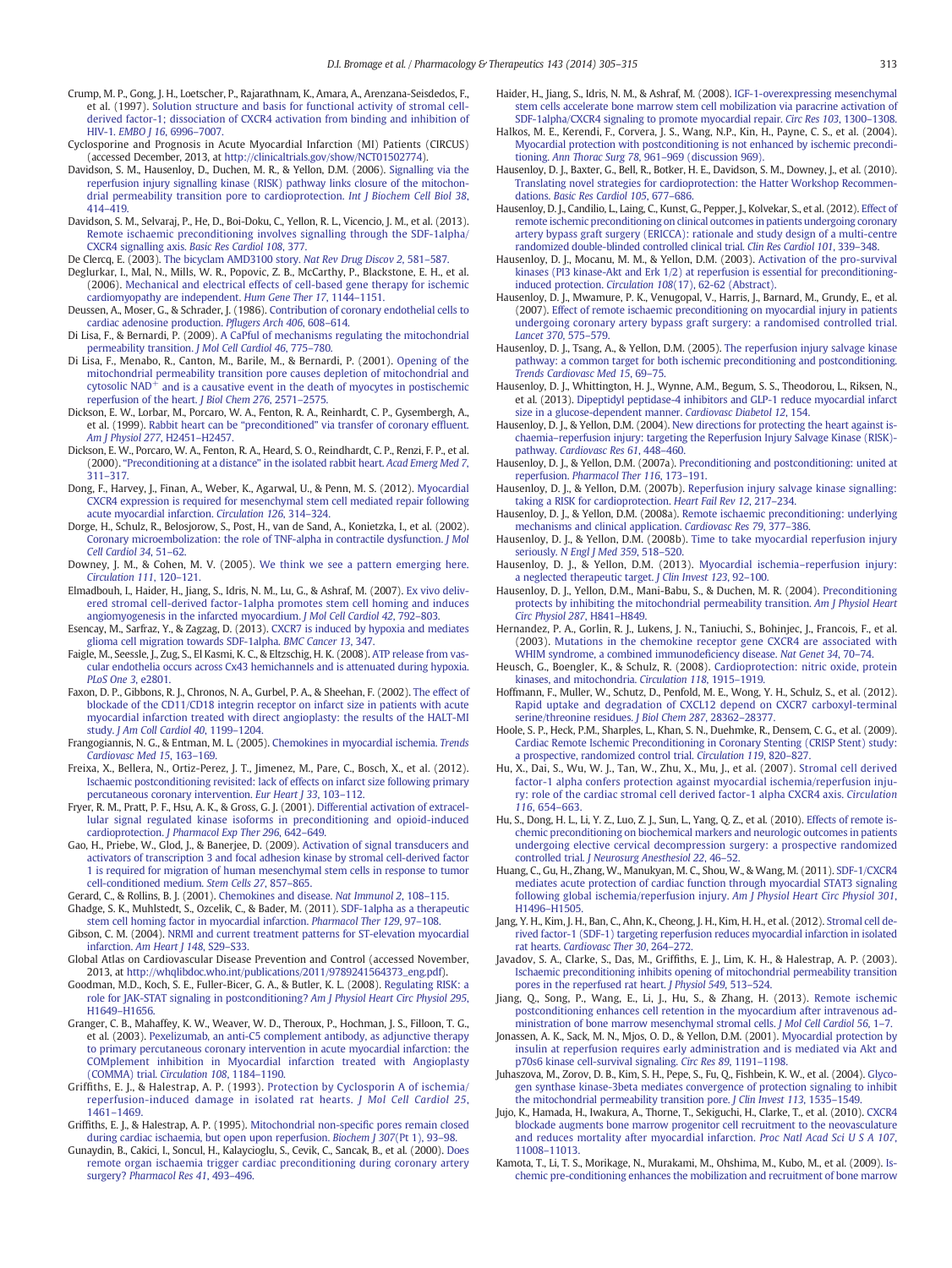<span id="page-9-0"></span>[stem cells to protect against ischemia/reperfusion injury in the late phase.](http://refhub.elsevier.com/S0163-7258(14)00070-9/rf1020) J Am Coll [Cardiol 53](http://refhub.elsevier.com/S0163-7258(14)00070-9/rf1020), 1814–1822.

- Kanki, S., Segers, V. F., Wu, W., Kakkar, R., Gannon, J., Sys, S. U., et al. (2011). [Stromal cell](http://refhub.elsevier.com/S0163-7258(14)00070-9/rf0460)[derived factor-1 retention and cardioprotection for ischemic myocardium.](http://refhub.elsevier.com/S0163-7258(14)00070-9/rf0460) Circ Heart [Fail 4](http://refhub.elsevier.com/S0163-7258(14)00070-9/rf0460), 509–518.
- Keeley, E. C., Boura, J. A., & Grines, C. L. (2003). [Primary angioplasty versus intravenous](http://refhub.elsevier.com/S0163-7258(14)00070-9/rf0465) [thrombolytic therapy for acute myocardial infarction: a quantitative review of 23](http://refhub.elsevier.com/S0163-7258(14)00070-9/rf0465) [randomised trials.](http://refhub.elsevier.com/S0163-7258(14)00070-9/rf0465) Lancet 361, 13–20.
- Kerendi, F., Kin, H., Halkos, M. E., Jiang, R., Zatta, A. J., Zhao, Z. Q., et al. (2005). [Remote](http://refhub.elsevier.com/S0163-7258(14)00070-9/rf0470) [postconditioning. Brief renal ischemia and reperfusion applied before coronary artery](http://refhub.elsevier.com/S0163-7258(14)00070-9/rf0470) [reperfusion reduces myocardial infarct size via endogenous activation of adenosine](http://refhub.elsevier.com/S0163-7258(14)00070-9/rf0470) receptors. [Basic Res Cardiol 100](http://refhub.elsevier.com/S0163-7258(14)00070-9/rf0470), 404–412.
- Kharbanda, R. K., Mortensen, U. M., White, P. A., Kristiansen, S. B., Schmidt, M. R., Hoschtitzky, J. A., et al. (2002). [Transient limb ischemia induces remote ischemic](http://refhub.elsevier.com/S0163-7258(14)00070-9/rf0475) [preconditioning in vivo.](http://refhub.elsevier.com/S0163-7258(14)00070-9/rf0475) Circulation 106, 2881–2883.
- Kim, J. S., Jin, Y., & Lemasters, J. J. (2006). [Reactive](http://refhub.elsevier.com/S0163-7258(14)00070-9/rf0480) [oxygen](http://refhub.elsevier.com/S0163-7258(14)00070-9/rf0480) [species,](http://refhub.elsevier.com/S0163-7258(14)00070-9/rf0480) [but](http://refhub.elsevier.com/S0163-7258(14)00070-9/rf0480) [not](http://refhub.elsevier.com/S0163-7258(14)00070-9/rf0480)  $Ca^{2+}$  $Ca^{2+}$ [overloading, trigger pH- and mitochondrial permeability transition-dependent](http://refhub.elsevier.com/S0163-7258(14)00070-9/rf0480) [death of adult rat myocytes after ischemia](http://refhub.elsevier.com/S0163-7258(14)00070-9/rf0480)–reperfusion. Am J Physiol Heart Circ Physiol 290[, H2024](http://refhub.elsevier.com/S0163-7258(14)00070-9/rf0480)–H2034.
- Koch, K. C., Schaefer, W. M., Liehn, E. A., Rammos, C., Mueller, D., Schroeder, J., et al. (2006). [Effect of catheter-based transendocardial delivery of stromal cell-derived fac](http://refhub.elsevier.com/S0163-7258(14)00070-9/rf0485)[tor 1alpha on left ventricular function and perfusion in a porcine model of myocardial](http://refhub.elsevier.com/S0163-7258(14)00070-9/rf0485) infarction. [Basic Res Cardiol 101](http://refhub.elsevier.com/S0163-7258(14)00070-9/rf0485), 69–77.
- Kondo, K., Shintani, S., Shibata, R., Murakami, H., Murakami, R., Imaizumi, M., et al. (2009). [Implantation of adipose-derived regenerative cells enhances ischemia-induced](http://refhub.elsevier.com/S0163-7258(14)00070-9/rf0490) angiogenesis. [Arterioscler Thromb Vasc Biol 29](http://refhub.elsevier.com/S0163-7258(14)00070-9/rf0490), 61–66.
- Kucia, M., Dawn, B., Hunt, G., Guo, Y., Wysoczynski, M., Majka, M., et al. (2004). [Cells](http://refhub.elsevier.com/S0163-7258(14)00070-9/rf0495) [expressing early cardiac markers reside in the bone marrow and are mobilized into](http://refhub.elsevier.com/S0163-7258(14)00070-9/rf0495) [the peripheral blood after myocardial infarction.](http://refhub.elsevier.com/S0163-7258(14)00070-9/rf0495) Circ Res 95, 1191–1199.
- Kucia, M., Jankowski, K., Reca, R., Wysoczynski, M., Bandura, L., Allendorf, D. J., et al. (2004). CXCR4–[SDF-1 signalling, locomotion, chemotaxis and adhesion.](http://refhub.elsevier.com/S0163-7258(14)00070-9/rf0500) J Mol Histol 35[, 233](http://refhub.elsevier.com/S0163-7258(14)00070-9/rf0500)–245.
- Kucia, M., Reca, R., Miekus, K., Wanzeck, J., Wojakowski, W., Janowska-Wieczorek, A., et al. (2005). Traffi[cking of normal stem cells and metastasis of cancer stem cells in](http://refhub.elsevier.com/S0163-7258(14)00070-9/rf0505)[volve similar mechanisms: pivotal role of the SDF-1](http://refhub.elsevier.com/S0163-7258(14)00070-9/rf0505)–CXCR4 axis. Stem Cells 23, 879–[894.](http://refhub.elsevier.com/S0163-7258(14)00070-9/rf0505)
- Kunuthur, S. P., Mocanu, M. M., Hemmings, B.A., Hausenloy, D. J., & Yellon, D.M. (2012). [The Akt1 isoform is an essential mediator of ischaemic preconditioning.](http://refhub.elsevier.com/S0163-7258(14)00070-9/rf0510) J Cell Mol [Med 16](http://refhub.elsevier.com/S0163-7258(14)00070-9/rf0510), 1739–1749.
- Lacerda, L., Somers, S., Opie, L. H., & Lecour, S. (2009). [Ischaemic postconditioning protects](http://refhub.elsevier.com/S0163-7258(14)00070-9/rf0515) [against reperfusion injury via the SAFE pathway.](http://refhub.elsevier.com/S0163-7258(14)00070-9/rf0515) Cardiovasc Res 84, 201–208.
- Lapidot, T., & Petit, I. (2002). [Current understanding of stem cell mobilization: the roles of](http://refhub.elsevier.com/S0163-7258(14)00070-9/rf0520) [chemokines, proteolytic enzymes, adhesion molecules, cytokines, and stromal cells.](http://refhub.elsevier.com/S0163-7258(14)00070-9/rf0520) [Exp Hematol 30](http://refhub.elsevier.com/S0163-7258(14)00070-9/rf0520), 973–981.
- Lecour, S. (2009). [Activation of the protective Survivor Activating Factor Enhancement](http://refhub.elsevier.com/S0163-7258(14)00070-9/rf0525) [\(SAFE\) pathway against reperfusion injury: does it go beyond the RISK pathway?](http://refhub.elsevier.com/S0163-7258(14)00070-9/rf0525) [J Mol Cell Cardiol 47](http://refhub.elsevier.com/S0163-7258(14)00070-9/rf0525), 32–40.
- Lecour, S., Suleman, N., Deuchar, G. A., Somers, S., Lacerda, L., Huisamen, B., et al. (2005). [Pharmacological preconditioning with tumor necrosis factor-alpha activates signal](http://refhub.elsevier.com/S0163-7258(14)00070-9/rf0530) [transducer and activator of transcription-3 at reperfusion without involving classic](http://refhub.elsevier.com/S0163-7258(14)00070-9/rf0530) [prosurvival kinases \(Akt and extracellular signal-regulated kinase\).](http://refhub.elsevier.com/S0163-7258(14)00070-9/rf0530) Circulation 112, 3911–[3918.](http://refhub.elsevier.com/S0163-7258(14)00070-9/rf0530)
- Lemasters, J. J., Bond, J. M., Chacon, E., Harper, I. S., Kaplan, S. H., Ohata, H., et al. (1996). The pH paradox in ischemia–[reperfusion injury to cardiac myocytes.](http://refhub.elsevier.com/S0163-7258(14)00070-9/rf0535) EXS 76, 99–114.
- Leone, A.M., Rutella, S., Bonanno, G., Contemi, A.M., de Ritis, D.G., Giannico, M. B., et al. (2006). [Endogenous](http://refhub.elsevier.com/S0163-7258(14)00070-9/rf0540) [G-CSF](http://refhub.elsevier.com/S0163-7258(14)00070-9/rf0540) [and](http://refhub.elsevier.com/S0163-7258(14)00070-9/rf0540)  $CD34<sup>+</sup>$  $CD34<sup>+</sup>$  [cell mobilization after acute myocardial](http://refhub.elsevier.com/S0163-7258(14)00070-9/rf0540) infarction. [Int J Cardiol 111](http://refhub.elsevier.com/S0163-7258(14)00070-9/rf0540), 202–208.
- Leung, C. H., Wang, L., Nielsen, J. M., Tropak, M. B., Fu, Y. Y., Kato, H., et al. (2013). [Remote](http://refhub.elsevier.com/S0163-7258(14)00070-9/rf1025) [cardioprotection by transfer of coronary ef](http://refhub.elsevier.com/S0163-7258(14)00070-9/rf1025)fluent from ischemic preconditioned rabbit [heart preserves mitochondrial integrity and function via adenosine receptor activation.](http://refhub.elsevier.com/S0163-7258(14)00070-9/rf1025) [Cardiovasc Drugs Ther 28](http://refhub.elsevier.com/S0163-7258(14)00070-9/rf1025)(1), 7–17.
- Levesque, J. P., Hendy, J., Takamatsu, Y., Simmons, P. J., & Bendall, L. J. (2003). [Disruption of](http://refhub.elsevier.com/S0163-7258(14)00070-9/rf0550) [the CXCR4/CXCL12 chemotactic interaction during hematopoietic stem cell mobiliza](http://refhub.elsevier.com/S0163-7258(14)00070-9/rf0550)[tion induced by GCSF or cyclophosphamide.](http://refhub.elsevier.com/S0163-7258(14)00070-9/rf0550) J Clin Invest 111, 187–196.
- Liles, W. C., Broxmeyer, H. E., Rodger, E., Wood, B., Hubel, K., Cooper, S., et al. (2003). [Mobilization of hematopoietic progenitor cells in healthy volunteers by AMD3100,](http://refhub.elsevier.com/S0163-7258(14)00070-9/rf0555) [a CXCR4 antagonist.](http://refhub.elsevier.com/S0163-7258(14)00070-9/rf0555) Blood 102, 2728–2730.
- Lim, S. Y., Yellon, D.M., & Hausenloy, D. J. (2010). [The neural and humoral pathways in re](http://refhub.elsevier.com/S0163-7258(14)00070-9/rf0560)[mote limb ischemic preconditioning.](http://refhub.elsevier.com/S0163-7258(14)00070-9/rf0560) Basic Res Cardiol 105, 651–655.
- Liu, H., Liu, S., Li, Y., Wang, X., Xue, W., Ge, G., et al. (2012). [The role of SDF-1](http://refhub.elsevier.com/S0163-7258(14)00070-9/rf0565)–CXCR4/ [CXCR7 axis in the therapeutic effects of hypoxia-preconditioned mesenchymal](http://refhub.elsevier.com/S0163-7258(14)00070-9/rf0565) [stem cells for renal ischemia/reperfusion injury.](http://refhub.elsevier.com/S0163-7258(14)00070-9/rf0565) PLoS One 7, e34608.
- Lonborg, J., Kelbaek, H., Vejlstrup, N., Jorgensen, E., Helqvist, S., Saunamaki, K., et al. (2010). [Cardioprotective effects of ischemic postconditioning in patients treated](http://refhub.elsevier.com/S0163-7258(14)00070-9/rf0570) [with primary percutaneous coronary intervention, evaluated by magnetic resonance.](http://refhub.elsevier.com/S0163-7258(14)00070-9/rf0570) [Circ Cardiovasc Interv 3](http://refhub.elsevier.com/S0163-7258(14)00070-9/rf0570), 34–41.
- Maekawa, Y., Anzai, T., Yoshikawa, T., Sugano, Y., Mahara, K., Kohno, T., et al. (2004). [Effect](http://refhub.elsevier.com/S0163-7258(14)00070-9/rf0575) [of granulocyte-macrophage colony-stimulating factor inducer on left ventricular](http://refhub.elsevier.com/S0163-7258(14)00070-9/rf0575) [remodeling after acute myocardial infarction.](http://refhub.elsevier.com/S0163-7258(14)00070-9/rf0575) J Am Coll Cardiol 44, 1510–1520.
- Matsumori, A., Furukawa, Y., Hashimoto, T., Yoshida, A., Ono, K., Shioi, T., et al. (1997). [Plasma levels of the monocyte chemotactic and activating factor/monocyte](http://refhub.elsevier.com/S0163-7258(14)00070-9/rf0580) [chemoattractant protein-1 are elevated in patients with acute myocardial infarction.](http://refhub.elsevier.com/S0163-7258(14)00070-9/rf0580) [J Mol Cell Cardiol 29](http://refhub.elsevier.com/S0163-7258(14)00070-9/rf0580), 419–423.
- Matsumoto-Ida, M., Akao, M., Takeda, T., Kato, M., & Kita, T. (2006). [Real-time 2-photon](http://refhub.elsevier.com/S0163-7258(14)00070-9/rf0585) [imaging of mitochondrial function in perfused rat hearts subjected to ischemia/](http://refhub.elsevier.com/S0163-7258(14)00070-9/rf0585) reperfusion. [Circulation 114](http://refhub.elsevier.com/S0163-7258(14)00070-9/rf0585), 1497–1503.
- Mcclanahan, T. B., Nao, B.S., Wolke, L. J., Martin, B. J., Mertz, T. E., & Gallagher, K. P. (1993). [Brief renal occlusion and reperfusion reduces myocardial infarct size in rabbits.](http://refhub.elsevier.com/S0163-7258(14)00070-9/rf1030) FASEB J 7[\(3\), A118-A118 \(Abstract\).](http://refhub.elsevier.com/S0163-7258(14)00070-9/rf1030)
- McGrath, K. E., Koniski, A.D., Maltby, K. M., McGann, J. K., & Palis, J. (1999). [Embryonic](http://refhub.elsevier.com/S0163-7258(14)00070-9/rf0595) [expression and function of the chemokine SDF-1 and its receptor, CXCR4.](http://refhub.elsevier.com/S0163-7258(14)00070-9/rf0595) Dev Biol 213[, 442](http://refhub.elsevier.com/S0163-7258(14)00070-9/rf0595)–456.
- Mehta, S. R., Yusuf, S., Diaz, R., Zhu, J., Pais, P., Xavier, D., et al. (2005). [Effect of glucose](http://refhub.elsevier.com/S0163-7258(14)00070-9/rf0600)[insulin-potassium infusion on mortality in patients with acute ST-segment elevation](http://refhub.elsevier.com/S0163-7258(14)00070-9/rf0600) [myocardial infarction: the CREATE-ECLA randomized controlled trial.](http://refhub.elsevier.com/S0163-7258(14)00070-9/rf0600) JAMA 293, 437–[446.](http://refhub.elsevier.com/S0163-7258(14)00070-9/rf0600)
- Mertens, P., Maes, A., Nuyts, J., Belmans, A., Desmet, W., Esplugas, E., et al. (2006). [Recom](http://refhub.elsevier.com/S0163-7258(14)00070-9/rf1035)[binant P-selectin glycoprotein ligand-immunoglobulin, a P-selectin antagonist, as an](http://refhub.elsevier.com/S0163-7258(14)00070-9/rf1035) [adjunct to thrombolysis in acute myocardial infarction. The P-Selectin Antagonist](http://refhub.elsevier.com/S0163-7258(14)00070-9/rf1035) [Limiting Myonecrosis \(PSALM\) trial.](http://refhub.elsevier.com/S0163-7258(14)00070-9/rf1035) Am Heart J 152(125), e121–e128.
- Misao, Y., Takemura, G., Arai, M., Ohno, T., Onogi, H., Takahashi, T., et al. (2006). [Impor](http://refhub.elsevier.com/S0163-7258(14)00070-9/rf0605)[tance](http://refhub.elsevier.com/S0163-7258(14)00070-9/rf0605) [of](http://refhub.elsevier.com/S0163-7258(14)00070-9/rf0605) [recruitment](http://refhub.elsevier.com/S0163-7258(14)00070-9/rf0605) of [bone](http://refhub.elsevier.com/S0163-7258(14)00070-9/rf0605) [marrow-derived](http://refhub.elsevier.com/S0163-7258(14)00070-9/rf0605) CXCR4<sup>+</sup> [cells in post-infarct cardiac](http://refhub.elsevier.com/S0163-7258(14)00070-9/rf0605) [repair mediated by G-CSF.](http://refhub.elsevier.com/S0163-7258(14)00070-9/rf0605) Cardiovasc Res 71, 455–465.
- Misra, P., Lebeche, D., Ly, H., Schwarzkopf, M., Diaz, G., Hajjar, R. J., et al. (2008). [Quantita](http://refhub.elsevier.com/S0163-7258(14)00070-9/rf0610)[tion of CXCR4 expression in myocardial infarction using 99mTc-labeled SDF-1alpha.](http://refhub.elsevier.com/S0163-7258(14)00070-9/rf0610) [J Nucl Med 49](http://refhub.elsevier.com/S0163-7258(14)00070-9/rf0610), 963–969.
- Mocanu, M. M., Bell, R. M., & Yellon, D.M. (2002). [PI3 kinase and not p42/p44 appears](http://refhub.elsevier.com/S0163-7258(14)00070-9/rf0615) [to be implicated in the protection conferred by ischemic preconditioning.](http://refhub.elsevier.com/S0163-7258(14)00070-9/rf0615) J Mol Cell [Cardiol 34](http://refhub.elsevier.com/S0163-7258(14)00070-9/rf0615), 661–668.
- Murata, M., Akao, M., O'Rourke, B., & Marban, E. (2001). [Mitochondrial ATP-sensitive](http://refhub.elsevier.com/S0163-7258(14)00070-9/rf0620) potassium channels attenuate matrix  $Ca^{2+}$  [overload during simulated ischemia and](http://refhub.elsevier.com/S0163-7258(14)00070-9/rf0620) [reperfusion: possible mechanism of cardioprotection.](http://refhub.elsevier.com/S0163-7258(14)00070-9/rf0620) Circ Res 89, 891–898.
- Murry, C. E., Jennings, R. B., & Reimer, K. A. (1986). [Preconditioning with ischemia: a delay](http://refhub.elsevier.com/S0163-7258(14)00070-9/rf0625) [of lethal cell injury in ischemic myocardium.](http://refhub.elsevier.com/S0163-7258(14)00070-9/rf0625) Circulation 74, 1124–1136.
- Nagasawa, T., Hirota, S., Tachibana, K., Takakura, N., Nishikawa, S., Kitamura, Y., et al. (1996). [Defects of B-cell lymphopoiesis and bone-marrow myelopoiesis in mice](http://refhub.elsevier.com/S0163-7258(14)00070-9/rf0630) [lacking the CXC chemokine PBSF/SDF-1.](http://refhub.elsevier.com/S0163-7258(14)00070-9/rf0630) Nature 382, 635–638.
- Nagasawa, T., Nakajima, T., Tachibana, K., Iizasa, H., Bleul, C. C., Yoshie, O., et al. (1996). [Molecular cloning and characterization of a murine pre-B-cell growth-stimulating](http://refhub.elsevier.com/S0163-7258(14)00070-9/rf0635) [factor/stromal cell-derived factor 1 receptor, a murine homolog of the human immu](http://refhub.elsevier.com/S0163-7258(14)00070-9/rf0635)nodefi[ciency virus 1 entry coreceptor fusin.](http://refhub.elsevier.com/S0163-7258(14)00070-9/rf0635) Proc Natl Acad Sci U S A 93, 14726–14729.
- Nakagawa, T., Shimizu, S., Watanabe, T., Yamaguchi, O., Otsu, K., Yamagata, H., et al. (2005). [Cyclophilin D-dependent mitochondrial permeability transition regulates](http://refhub.elsevier.com/S0163-7258(14)00070-9/rf0640) [some necrotic but not apoptotic cell death.](http://refhub.elsevier.com/S0163-7258(14)00070-9/rf0640) Nature 434, 652–658.
- Opie, L. (1970). [The glucose hypothesis: relation to acute myocardial ischemia.](http://refhub.elsevier.com/S0163-7258(14)00070-9/rf0645) J Mol Cell [Cardiol 1](http://refhub.elsevier.com/S0163-7258(14)00070-9/rf0645), 107–115.
- Ovize, M., Baxter, G. F., Di Lisa, F., Ferdinandy, P., Garcia-Dorado, D., Hausenloy, D. J., et al. (2010). [Postconditioning and protection from reperfusion injury: where do we](http://refhub.elsevier.com/S0163-7258(14)00070-9/rf0650) [stand? Position paper from the Working Group of Cellular Biology of the Heart of](http://refhub.elsevier.com/S0163-7258(14)00070-9/rf0650) [the European Society of Cardiology.](http://refhub.elsevier.com/S0163-7258(14)00070-9/rf0650) Cardiovasc Res 87, 406–423.
- Oxman, T., Arad, M., Klein, R., Avazov, N., & Rabinowitz, B. (1997). [Limb ischemia](http://refhub.elsevier.com/S0163-7258(14)00070-9/rf0655) [preconditions the heart against reperfusion tachyarrhythmia.](http://refhub.elsevier.com/S0163-7258(14)00070-9/rf0655) Am J Physiol 273, H1707–[H1712.](http://refhub.elsevier.com/S0163-7258(14)00070-9/rf0655)
- Penn, M. S., Mendelsohn, F. O., Schaer, G. L., Sherman, W., Farr, M., Pastore, J., et al. (2013). [An open-label dose escalation study to evaluate the safety of administration of](http://refhub.elsevier.com/S0163-7258(14)00070-9/rf0660) [nonviral stromal cell-derived factor-1 plasmid to treat symptomatic ischemic heart](http://refhub.elsevier.com/S0163-7258(14)00070-9/rf0660) failure. [Circ Res 112](http://refhub.elsevier.com/S0163-7258(14)00070-9/rf0660), 816–825.
- Penn, M. S., Pastore, J., Miller, T., & Aras, R. (2012). [SDF-1 in myocardial repair.](http://refhub.elsevier.com/S0163-7258(14)00070-9/rf0665) Gene Ther 19[, 583](http://refhub.elsevier.com/S0163-7258(14)00070-9/rf0665)–587.
- Petit, I., Szyper-Kravitz, M., Nagler, A., Lahav, M., Peled, A., Habler, L., et al. (2002). [G-CSF](http://refhub.elsevier.com/S0163-7258(14)00070-9/rf0670) [induces stem cell mobilization by decreasing bone marrow SDF-1 and up-regulating](http://refhub.elsevier.com/S0163-7258(14)00070-9/rf0670) CXCR4. [Nat Immunol 3](http://refhub.elsevier.com/S0163-7258(14)00070-9/rf0670), 687–694.
- Pillarisetti, K., & Gupta, S. K. (2001). [Cloning and relative expression analysis of rat stromal](http://refhub.elsevier.com/S0163-7258(14)00070-9/rf0675) [cell derived factor-1 \(SDF-1\)1: SDF-1 alpha mRNA is selectively induced in rat model](http://refhub.elsevier.com/S0163-7258(14)00070-9/rf0675) [of myocardial infarction.](http://refhub.elsevier.com/S0163-7258(14)00070-9/rf0675) Inflammation 25, 293–300.
- Piot, C., Croisille, P., Staat, P., Thibault, H., Rioufol, G., Mewton, N., et al. (2008). [Effect of](http://refhub.elsevier.com/S0163-7258(14)00070-9/rf0680) [cyclosporine on reperfusion injury in acute myocardial infarction.](http://refhub.elsevier.com/S0163-7258(14)00070-9/rf0680) N Engl J Med 359, 473–[481.](http://refhub.elsevier.com/S0163-7258(14)00070-9/rf0680)
- Piper, H. M., Garcia-Dorado, D., & Ovize, M. (1998). [A fresh look at reperfusion injury.](http://refhub.elsevier.com/S0163-7258(14)00070-9/rf0685) [Cardiovasc Res 38](http://refhub.elsevier.com/S0163-7258(14)00070-9/rf0685), 291–300.
- Przyklenk, K., Bauer, B., Ovize, M., Kloner, R. A., & Whittaker, P. (1993). [Regional ischemic](http://refhub.elsevier.com/S0163-7258(14)00070-9/rf0690) 'preconditioning' [protects remote virgin myocardium from subsequent sustained](http://refhub.elsevier.com/S0163-7258(14)00070-9/rf0690) [coronary occlusion.](http://refhub.elsevier.com/S0163-7258(14)00070-9/rf0690) Circulation 87, 893–899.
- Pyo, R. T., Sui, J., Dhume, A., Palomeque, J., Blaxall, B. C., Diaz, G., et al. (2006). [CXCR4](http://refhub.elsevier.com/S0163-7258(14)00070-9/rf0695) [modulates contractility in adult cardiac myocytes.](http://refhub.elsevier.com/S0163-7258(14)00070-9/rf0695) J Mol Cell Cardiol 41, 834–844.
- Ratajczak, M. Z., Zuba-Surma, E., Kucia, M., Reca, R., Wojakowski, W., & Ratajczak, J. (2006). The pleiotropic effects of the SDF-1–[CXCR4 axis in organogenesis, regenera](http://refhub.elsevier.com/S0163-7258(14)00070-9/rf0700)[tion and tumorigenesis.](http://refhub.elsevier.com/S0163-7258(14)00070-9/rf0700) Leukemia 20, 1915–1924.
- Ravassa, S., Zudaire, A., & Diez, J. (2012). [GLP-1 and cardioprotection: from bench to](http://refhub.elsevier.com/S0163-7258(14)00070-9/rf0705) bedside. [Cardiovasc Res 94](http://refhub.elsevier.com/S0163-7258(14)00070-9/rf0705), 316–323.
- Rentoukas, I., Giannopoulos, G., Kaoukis, A., Kossyvakis, C., Raisakis, K., Driva, M., et al. (2010). [Cardioprotective role of remote ischemic periconditioning in primary percu](http://refhub.elsevier.com/S0163-7258(14)00070-9/rf0710)[taneous coronary intervention: enhancement by opioid action.](http://refhub.elsevier.com/S0163-7258(14)00070-9/rf0710) JACC Cardiovasc Interv 3[, 49](http://refhub.elsevier.com/S0163-7258(14)00070-9/rf0710)–55.
- Riesenberg, K., Levy, R., Katz, A., Galkop, S., & Schlaeffer, F. (1997). [Neutrophil superoxide](http://refhub.elsevier.com/S0163-7258(14)00070-9/rf0715) [release and interleukin 8 in acute myocardial infarction: distinction between compli](http://refhub.elsevier.com/S0163-7258(14)00070-9/rf0715)[cated and uncomplicated states.](http://refhub.elsevier.com/S0163-7258(14)00070-9/rf0715) Eur J Clin Invest 27, 398–404.
- Rollins, B. J. (1997). [Chemokines.](http://refhub.elsevier.com/S0163-7258(14)00070-9/rf0720) Blood 90, 909–928.
- Safety and efficacy of SITAgliptin plus Granulocyte-colony stimulating factor in patients suffering from Acute Myocardial Infarction — SITAGRAMI trial (accessed 3rd March, 2014, at [http://my.americanheart.org/idc/groups/ahamah-public/@wcm/@sop/@](http://my.americanheart.org/idc/groups/ahamah-public/@wcm/@sop/@scon/documents/downloadable/ucm_458267.pdf) [scon/documents/downloadable/ucm\\_458267.pdf](http://my.americanheart.org/idc/groups/ahamah-public/@wcm/@sop/@scon/documents/downloadable/ucm_458267.pdf)).